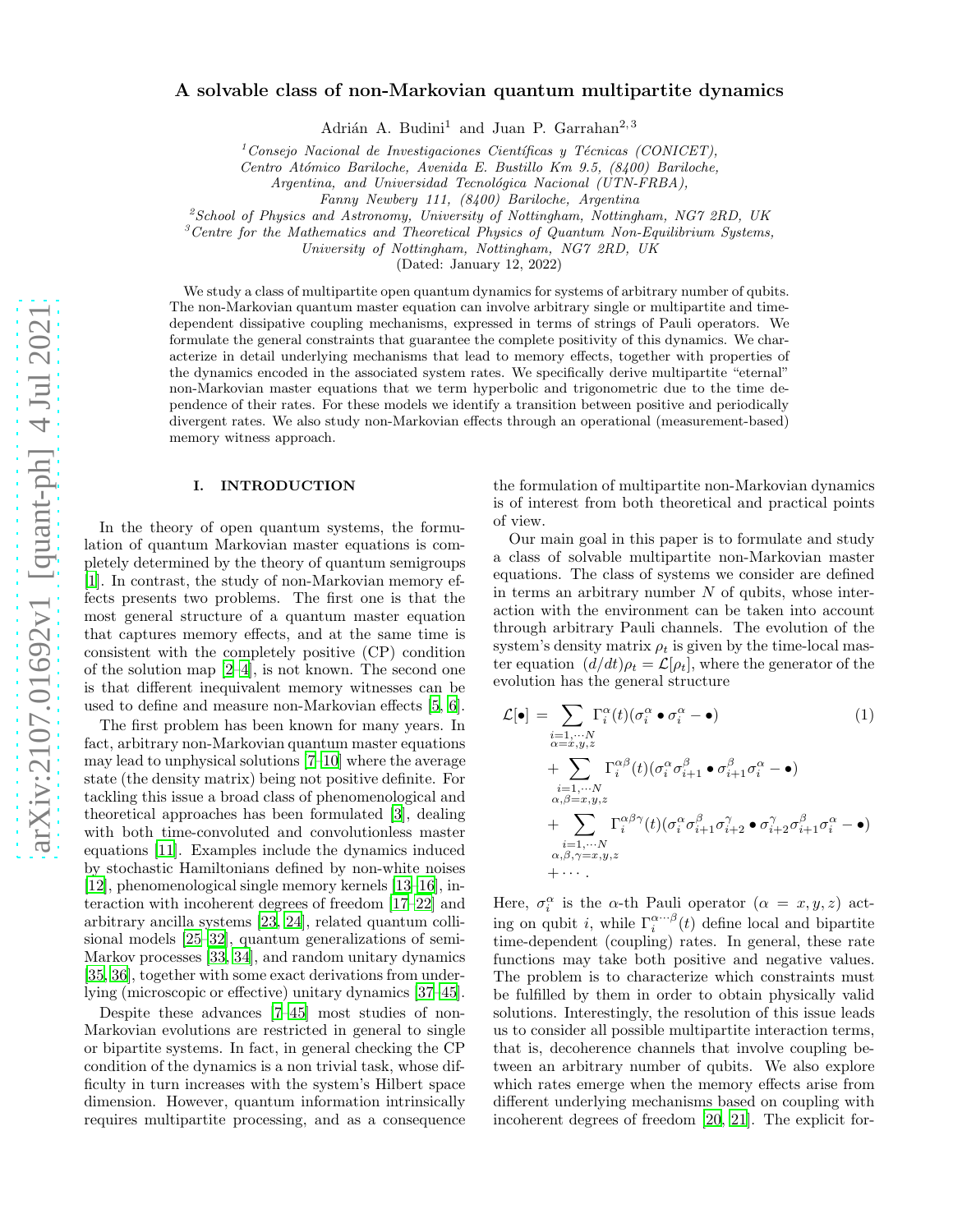mulation of an operational (measurement based) memory witness [\[46](#page-11-13)[–48](#page-11-14)] further provides an alternative characterization of non-Markovian effects.

As a specific example we study a family of "hyperbolic" and "trigonometric" eternal multipartite non-Markovian master equations where some rates are negative or develop divergences at all times, respectively. These cases provide a non-trivial extension and generalization of previous results valid for single systems [\[49](#page-12-0)].

The paper is structured as follows. In Sec. II we present the general class of multipartite dynamics we consider, characterizing solution of the master equation, resolving in consequence the constraints that guarantee the CP condition of the map. General properties are derived for this class of models. In Sec. III the eternal multipartite dynamics are characterized. In Sec. IV we study memory effects through an operational memory witness. In Sec. V we provide our Conclusions. The Appendixes give details of derivations and also obtain the rates associated to different underlying memory mechanisms.

### II. MULTIPARTITE DYNAMICS

The system of interest consists of an arbitrary number  $N$  of qubits. For notational convenience we define a set of Pauli strings  $S_{\mathbf{a}} \equiv \sigma_{a_1} \otimes \sigma_{a_2} \otimes \sigma_{a_N}$ , each one associated to the vector  $\mathbf{a} = (a_1, a_2, \cdots, a_N)$ . Each component  $a_k$   $(k = 1, 2, \cdots N)$  assumes the values  $a_k$  =  $(0, 1, 2, 3) \leftrightarrow (I, \sigma_x, \sigma_y, \sigma_z)$ , each one being associated to the (two-dimensional) identity matrix and the standard three Pauli matrices.

The evolution of the system's density matrix  $\rho_t$  is written in a local-in-time way. Arbitrary multipartite decoherence channels are considered,

<span id="page-1-0"></span>
$$
\frac{d}{dt}\rho_t = \mathcal{L}[\rho_t] = \sum_{\mathbf{a}\neq \mathbf{0}} \gamma_t^{\mathbf{a}} (S_{\mathbf{a}}\rho_t S_{\mathbf{a}} - \rho_t). \tag{2}
$$

The set of functions  $\{\gamma_t^{\mathbf{a}}\}$  define the rates associated to the multipartite Pauli channel. In general, there are  $4^N -$ 1 different rate functions, as the vector  $\mathbf{0} = (0, 0, \cdots, 0)$ is associated to the identity operator in the full Hilbert space. Our goal is to characterize the different aspects of this general evolution. A time-convoluted formulation of the above dynamics is provided in Appendix A.

#### A. Subsystem dynamics

Given the evolution above, we ask about the dynamics of any particular subsystem. Introducing the splitting  $a = (a_s, a_e)$ , where  $a_s$  corresponds to the set of local operators that define the marginal Pauli string of the subsystem of interest, and  $a_e$  that of the rest of qubits (now considered as part of the environment), from Eq. [\(2\)](#page-1-0) the subsystem density matrix  $\rho_t^{\mathbf{s}} = \text{Tr}_{\mathbf{e}}[\rho_t]$  (where  $\text{Tr}[\bullet]$  is the trace operation) reads

$$
\frac{d}{dt}\rho_t^{\mathbf{s}} = \sum_{\mathbf{a_s}} \gamma_t^{\mathbf{a_s}} (S_{\mathbf{a_s}} \rho_t^{\mathbf{s}} S_{\mathbf{a_s}} - \rho_t^{\mathbf{s}}), \qquad \gamma_t^{\mathbf{a_s}} \equiv \sum_{\mathbf{a_e}} \gamma_t^{\mathbf{a_s}, \mathbf{a_e}}. (3)
$$

From this equation we conclude that any subsystem, even when in general is correlated with the complementary part, has an independent self-evolution. In addition, the structure of this evolution belongs to the same class as that of the full system [Eq. [\(2\)](#page-1-0)]. Consequently, the following results can be particularized for any subsystem of arbitrary size.

## B. Solution map and completely positive condition

We now show that by using the method of damping bases or spectral decomposition [\[50\]](#page-12-1), the solution map  $\rho_0 \rightarrow \rho_t$  corresponding to Eq. [\(2\)](#page-1-0) can be obtained in an exact way. In order the apply this technique, first we establish a set of relations fulfilled by the (two dimensional) Pauli operators. Maintaining the notation  $(\sigma_0, \sigma_1, \sigma_2, \sigma_3) \leftrightarrow (I, \sigma_x, \sigma_y, \sigma_z)$ , it is easy to check that

<span id="page-1-4"></span>
$$
\sigma_a \text{Tr}[\sigma_a \bullet] = \frac{1}{2} \sum_b H_{ab}(\sigma_b \bullet \sigma_b), \tag{4}
$$

where the input  $\lceil \bullet \rceil$  is an arbitrary two dimensional operator and  $b = 0, 1, 2, 3$ . The inverse relation reads

<span id="page-1-1"></span>
$$
\sigma_a \bullet \sigma_a = \frac{1}{2} \sum_b H_{ab} \sigma_b \text{Tr}[\sigma_b \bullet]. \tag{5}
$$

In these expressions, the coefficients  ${H_{ab}}$  define a four dimensional Hadamard matrix  $H$ , which reads

<span id="page-1-2"></span>
$$
H \equiv \begin{pmatrix} 1 & 1 & 1 & 1 \\ 1 & 1 & -1 & -1 \\ 1 & -1 & 1 & -1 \\ 1 & -1 & -1 & 1 \end{pmatrix} . \tag{6}
$$

In deriving Eq. [\(5\)](#page-1-1), we used that its inverse reads  $H^{-1}$  =  $H/4$ . Also notice that  $H = H<sup>T</sup>$ .

Now, we introduce an extra rate  $\gamma_t^0$ , which is associated to the identity string in the full Hilbert space

<span id="page-1-3"></span>
$$
\gamma_t^0 \equiv -\sum_{\mathbf{a}\neq \mathbf{0}} \gamma_t^{\mathbf{a}}.\tag{7}
$$

With this definition, the Lindbladian-like structure of Eq. [\(2\)](#page-1-0)] can straightforwardly be written as

$$
\mathcal{L}[\bullet] = \sum_{\mathbf{a}} \gamma_t^{\mathbf{a}} (S_{\mathbf{a}} \bullet S_{\mathbf{a}}), \tag{8}
$$

where the sum now includes the (identity) string  $a = 0$ . Written in this way, applying the "vectorial extension" of Eq.  $(5)$  to the Hilbert space of N qubits, it follows that

$$
\mathcal{L}[\bullet] = \frac{1}{2^N} \sum_{\mathbf{a}} S_{\mathbf{a}} \text{Tr}[S_{\mathbf{a}} \bullet] \sum_{\mathbf{b}} H_{\mathbf{a}\mathbf{b}} \gamma_t^{\mathbf{b}},\tag{9}
$$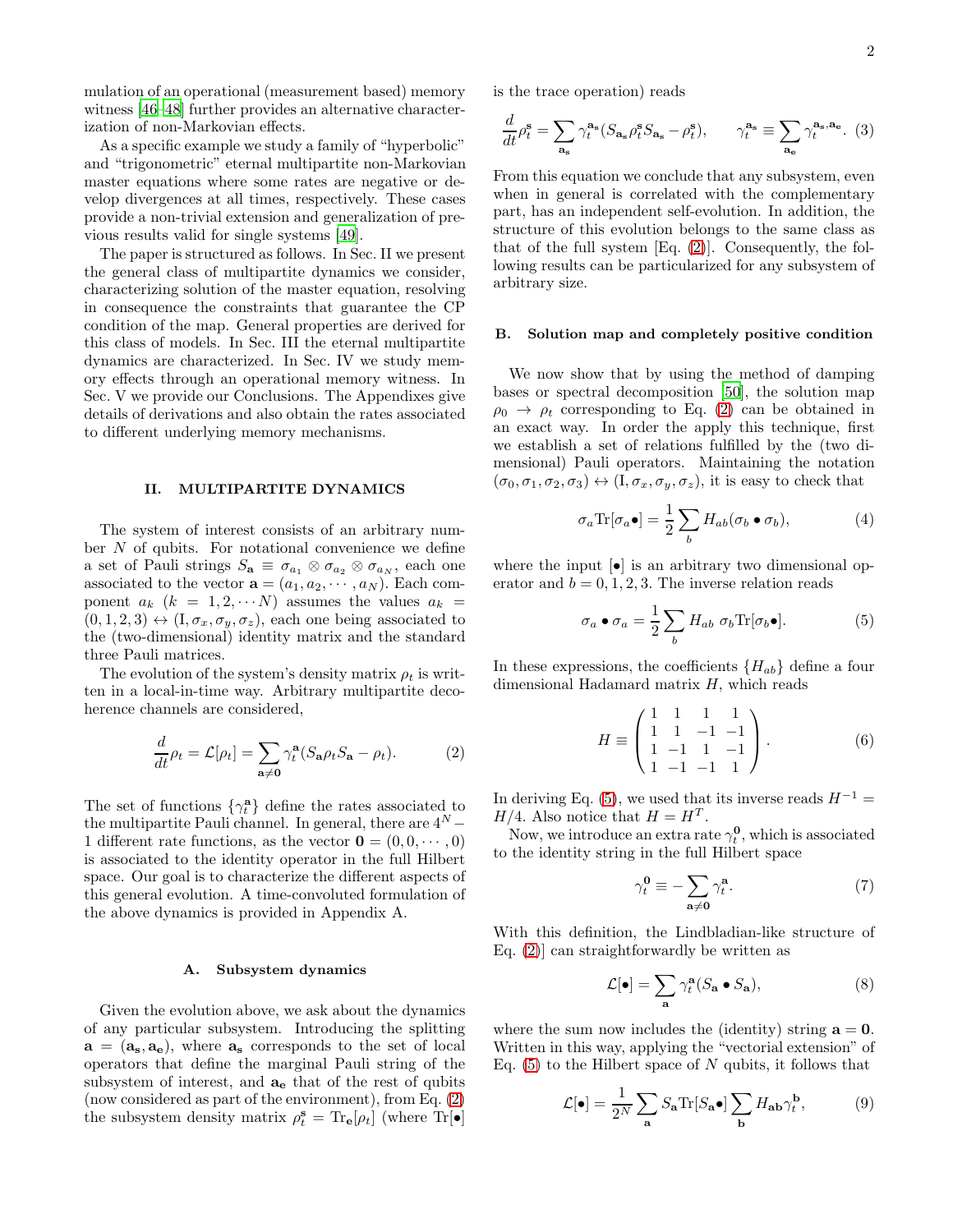where  $H_{ab} \equiv H_{a_1b_1} H_{a_2b_2} \cdots H_{a_Nb_N}$  can be read as the matrix elements of the external product of  $N$  single Hadamard matrices, cf. Eq. [\(6\)](#page-1-2). From this last expression, by using that  $\text{Tr}[S_{\mathbf{a}}S_{\mathbf{b}}] = 2^N \delta_{\mathbf{a},\mathbf{b}}$ , it is straightforward to determine the eigenvalues and eigenoperators of  $\mathcal{L}[\bullet]$ . They read

<span id="page-2-0"></span>
$$
\mathcal{L}[S_{\mathbf{a}}] = \mu_t^{\mathbf{a}} S_{\mathbf{a}}, \qquad \mu_t^{\mathbf{a}} = \sum_{\mathbf{b}} H_{\mathbf{a}\mathbf{b}} \gamma_t^{\mathbf{b}}.
$$
 (10)

Consequently, any Pauli string  $S_{\mathbf{a}}$  is a right eigenoperator with eigenvalue  $\mu_t^{\mathbf{a}}$ . Given that  $\mathcal{L}[\bullet]$  also defines the adjoint evolution (as the "jump operators" are Hermitian) [\[50\]](#page-12-1),  $S_a$  is also a left eigenoperator. Notice also that by using the inverse of the Hadamard matrix, the inverse relation  $\gamma_t^{\mathbf{a}} = \sum_{\mathbf{b}} H_{\mathbf{a}\mathbf{b}} \mu_t^{\mathbf{b}} / 4^N$  follows.

From the method of damping bases [\[50](#page-12-1)], Eq. [\(10\)](#page-2-0) allows us to write the solution of Eq. [\(2\)](#page-1-0) as

<span id="page-2-3"></span>
$$
\rho_t = \frac{1}{2^N} \sum_{\mathbf{a}} \exp\left[\int_0^t dt' \mu_{t'}^{\mathbf{a}}\right] S_{\mathbf{a}} \text{Tr}[S_{\mathbf{a}} \rho_0]. \tag{11}
$$

One can see that the conditions  $\text{Tr}[\rho_t] = \text{Tr}[\rho_0] = 1$  are satisfied after noting that  $\text{Tr}[S_{\mathbf{a}}] = 2^N \delta_{\mathbf{a},\mathbf{0}}$  and  $\mu_{t'}^{\mathbf{0}} = 0$ . This last equality follows from Eqs. [\(7\)](#page-1-3) and [\(10\)](#page-2-0) jointly with the property  $H_{0<sub>b</sub>} = 1 \forall$ b. By using the vectorial extension of Eq. [\(4\)](#page-1-4), we get the density matrix written in a Kraus representation [\[1](#page-10-0), [2](#page-10-1)],

<span id="page-2-1"></span>
$$
\rho_t = \sum_{\mathbf{a}} p_t^{\mathbf{a}} (S_{\mathbf{a}} \rho_0 S_{\mathbf{a}}). \tag{12}
$$

The weights are  $p_t^{\mathbf{a}} = 4^{-N} \sum_{\mathbf{b}} H_{\mathbf{a}\mathbf{b}} \exp[\int_0^t dt' \mu_{t'}^{\mathbf{b}}]$ , which from Eq. [\(10\)](#page-2-0) can explicitly be written in terms of the time-dependent rates as

<span id="page-2-2"></span>
$$
p_t^{\mathbf{a}} = \frac{1}{4^N} \sum_{\mathbf{b}} H_{\mathbf{a}\mathbf{b}} \exp\left[\sum_{\mathbf{c}} H_{\mathbf{b}\mathbf{c}} \int_0^t dt' \gamma_{t'}^{\mathbf{c}}\right].
$$
 (13)

The final expressions [\(12\)](#page-2-1) and [\(13\)](#page-2-2) are the main results of this section. They completely characterize the solution map in terms of the set of rates  $\{\gamma_t^{\mathbf{a}}\}$  and the initial condition  $\rho_0$ . In addition, they naturally provide a constraint that the rates must to fulfill in order to obtain a CP map, that is, one that gives physical solution. In fact, the Kraus representation theorem [\[1](#page-10-0), [2\]](#page-10-1) implies the conditions  $0 \leq p_t^{\mathbf{a}} \leq 1$ , which means that  $\{p_t^{\mathbf{a}}\}$  are a set of normalized probabilities. In the single qubit case  $(N = 1)$ , previously obtained constraints are recovered [\[35\]](#page-11-7). In the general case,  $4^N$  inequalities must be fulfilled. We notice that a sufficient, but not necessary, condition is  $\int_0^t dt' \gamma_{t'}^{\mathbf{a}} \geq 0 \; \forall \mathbf{a} \neq \mathbf{0}$ . In fact, this constraint implies that all eigenvalues, cf. Eq. [\(10\)](#page-2-0), satisfy  $\mu_t^{\mathbf{a}} \leq 0$  ( $\mathbf{a} \neq \mathbf{0}$ ). Consequently, taking an arbitrary but *fixed* time  $t$ , the solution [\(11\)](#page-2-3) of the non-Markovian dynamics, via the association  $\int_0^t dt' \mu_{t'}^{\mathbf{a}} = t \mu_M^{\mathbf{a}}$ , is equivalent to the solution of a (well behaved) Markovian dynamics generated by a Lindbladian with eigenvalues  $\{\mu_M^{\mathbf{a}}\}.$ 

### C. Non-Markovianity and time-dependent rates

Different (inequivalent) memory witnesses based only on the system propagator can be used to define non-Markovianity [\[5](#page-10-3), [6\]](#page-10-4) such as for example the trace distance between two different initial conditions [\[51](#page-12-2)] or those based on the  $k$ -positivity of the solution map [\[52](#page-12-3)]. Here, as the dynamics is written naturally in a canonical form [\[49\]](#page-12-0), memory effects can also be defined by the negativity of the time-dependent rates  $\{\gamma_t^{\mathbf{a}}\}$ . In this way, it is of interest to determine these elements for any well behaved solution defined by the probabilities  $\{p_t^{\mathbf{a}}\}$  in Eq. [\(12\)](#page-2-1).

We can invert Eq.  $(13)$ ,

$$
\mu_t^{\mathbf{a}} = \frac{d}{dt} \ln \left[ \sum_{\mathbf{b}} H_{\mathbf{a}\mathbf{b}} p_t^{\mathbf{b}} \right],\tag{14}
$$

and using Eq. [\(10\)](#page-2-0) we get explicit expressions for the set of rates  $\{\gamma_t^{\mathbf{a}}\}$  in terms of the normalized time-dependent weights  $0 \le p_t^{\mathbf{c}} \le 1$ ,

<span id="page-2-4"></span>
$$
\gamma_t^{\mathbf{a}} = \frac{1}{4^N} \sum_{\mathbf{b}} H_{\mathbf{a}\mathbf{b}} \frac{d}{dt} \ln \left[ \sum_{\mathbf{c}} H_{\mathbf{b}\mathbf{c}} p_t^{\mathbf{c}} \right]. \tag{15}
$$

The signs of  $\{\gamma_t^{\mathbf{a}}\}$  can be taken as a signature of departure from a Markovian regime [\[49](#page-12-0)]. Alternatively, in Sec. V we study operational measures for non-Markovianity. We notice that Eqs.  $(13)$  and  $(15)$  provide a multipartite generalization of the case  $N = 1$  studied in Ref. [\[35](#page-11-7)].

#### D. Additivity of non-Markovian master equations

Given two sets of (arbitrary) normalized probabilities  ${p_t^{\bf a}}$  and  ${\tilde{p}_t^{\bf a}}$ , the relation [\(15\)](#page-2-4) allows us to obtain the corresponding sets of rates  $\{\gamma_t^{\mathbf{a}}\}$  and  $\{\tilde{\gamma}_t^{\mathbf{a}}\}$ . From these we can obtain a new master equation defined by Eq. [\(2\)](#page-1-0) with rates  $\{\gamma_t^{\mathbf{a}} + \tilde{\gamma}_t^{\mathbf{a}}\}$ . In fact, it is always possible to associate a set of probabilities  $\{q_t^{\mathbf{a}}\}$  to these added rates, that is,

<span id="page-2-6"></span>
$$
\{p_t^{\mathbf{a}}\} \leftrightarrow \{\gamma_t^{\mathbf{a}}\}, \quad \{\tilde{p}_t^{\mathbf{a}}\} \leftrightarrow \{\tilde{\gamma}_t^{\mathbf{a}}\}, \quad \Rightarrow \quad \exists \{q_t^{\mathbf{a}}\} \leftrightarrow \{\gamma_t^{\mathbf{a}} + \tilde{\gamma}_t^{\mathbf{a}}\}.
$$
\n(16)

Consequently, as occurs to Markovian Lindblad equations [\[2\]](#page-10-1), for our class of models arbitrary well behaved evolutions (defined by a given set of rates) can be added in an arbitrary way. The validity of this result follows from the commutation of two arbitrary propagators, Eq. [\(12\)](#page-2-1), a property supported by the relation

<span id="page-2-5"></span>
$$
S_{\mathbf{a}}S_{\mathbf{b}} \bullet S_{\mathbf{b}}S_{\mathbf{a}} = S_{\mathbf{b}}S_{\mathbf{a}} \bullet S_{\mathbf{a}}S_{\mathbf{b}} = S_{\mathbf{c}} \bullet S_{\mathbf{c}}^{\dagger},\qquad(17)
$$

which is valid for arbitrary Pauli strings  $S_a$  and  $S_b$ , and where  $S_c = S_a S_b$  or equivalently  $S_c = S_b S_a$ . Eq. [\(17\)](#page-2-5) can be straightforwardly demonstrated from Eq. [\(5\)](#page-1-1).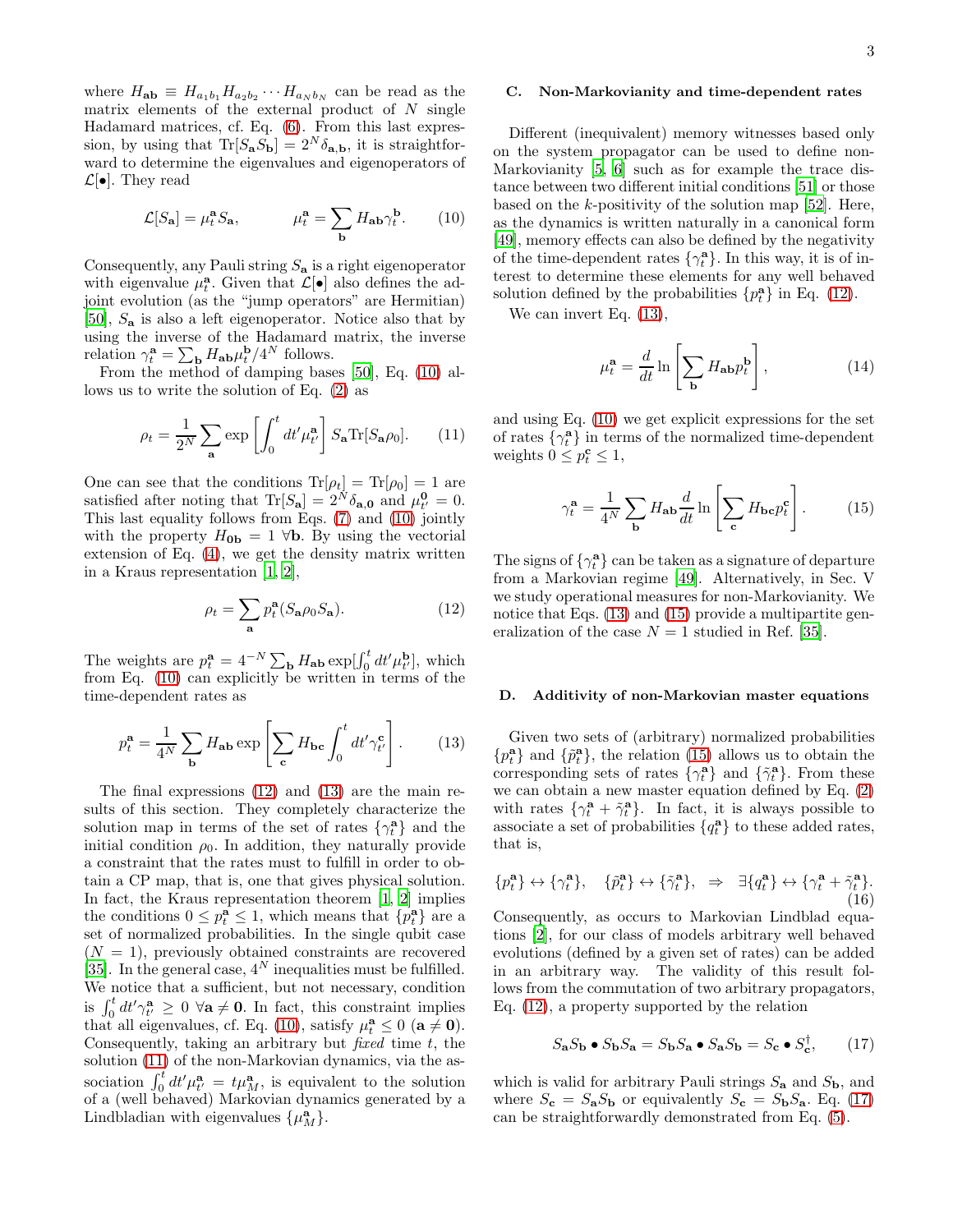### E. Coupling with incoherent degrees of freedom

Memory effects are induced whenever extra degrees of freedom are traced out. Here, we consider a general coupling with incoherent degrees of freedom. Based on Ref. [\[17\]](#page-10-12), the more general case can always be described by writing the system density matrix  $\rho_t$  and the probabilities of the incoherent system  $\{q_t^{\mathbf{h}}\}$  as

<span id="page-3-0"></span>
$$
\rho_t = \sum_{\mathbf{h}} \rho_t^{\mathbf{h}}, \qquad q_t^{\mathbf{h}} = \text{Tr}[\rho_t^{\mathbf{h}}], \qquad (18)
$$

where the auxiliary states  $\{\rho_t^{\mathbf{h}}\}$  correspond to the system state given that the extra (hidden) incoherent degrees of freedom are in the particular state h. The evolution of the states  $\{\rho_t^h\}$  may involve coupling between all of them [\[17\]](#page-10-12). Given the structure Eq. [\(2\)](#page-1-0), each auxiliary state  $\rho_t^{\mathbf{h}}$ must to assume the form

<span id="page-3-2"></span>
$$
\rho_t^{\mathbf{h}} = \sum_{\alpha} g_{\alpha}^{\mathbf{h}}(t) (S_{\alpha} \rho_0 S_{\alpha}), \tag{19}
$$

where the parameter  $\alpha$  runs over a set of Pauli strings that depends on each specific problem. The functions  $g_{\alpha}^{\mathbf{h}}(t)$  in turn obey a classical master equation whose structure also depends on each specific model. The initial conditions read  $\rho_0^{\mathbf{h}} = \rho_0 q_0^{\mathbf{h}}$ , where  $\rho_0$  is the initial system state and  $q_0^{\mathbf{h}}$  is the initial probability of the incoherent degrees of freedom. In fact, at time t,  $q_t^{\mathbf{h}} = \sum_{\alpha} g_{\alpha}^{\mathbf{h}}(t)$ . On the other hand, the system density matrix evolution [Eq. [\(12\)](#page-2-1)] is defined by the probabilities  $p_t^{\alpha} = \sum_{\mathbf{h}} g_{\alpha}^{\mathbf{h}}(t)$ . A general treatment is not possible. Relevant examples are worked out in Appendix B such as a mapping with a classical Markovian master equation, stochastic Hamiltonians, and statistical mixtures of Markovian evolutions. In all cases, explicit expressions for the rates [Eq. [\(15\)](#page-2-4)] can be obtained. A representative class of dynamics is studied in the next section.

### III. MULTIPARTITE ETERNAL NON-MARKOVIANITY

For a single qubit,  $N = 1$ , the system density matrix evolution, Eq. [\(2\)](#page-1-0), may involve rates that are negative at all times. This property was called "eternal non-Markovianity" [\[20,](#page-11-11) [49](#page-12-0)]. The results of Appendix B [see Eqs.  $(B8)$ ,  $(B13)$ , and  $(B19)$ ] and Appendix C [see Eqs. [\(C2\)](#page-9-0) and [\(C4\)](#page-9-1)] guarantee that this property also emerges in multipartite dynamics,  $N > 1$ , which have  $4^N - 1$  rates.

In order to provide simple (multipartite) examples, here we restrict to the case where the evolution is

$$
\mathcal{L}[\bullet] = \left\{ \gamma_t^{\underline{\mathbf{a}}}(S_{\underline{\mathbf{a}}} \bullet S_{\underline{\mathbf{a}}} - \bullet) + \gamma_t^{\underline{\mathbf{b}}}(S_{\underline{\mathbf{b}}} \bullet S_{\underline{\mathbf{b}}} - \bullet) \right. \left. + \gamma_t^{\underline{\mathbf{c}}}(S_{\underline{\mathbf{c}}} \bullet S_{\underline{\mathbf{c}}}^{\dagger} - \bullet) \right\},
$$
\n(20)

where  $S_{\mathbf{a}}$  and  $S_{\mathbf{b}}$  are two arbitrary multipartite Pauli strings, while  $S_{\underline{\mathbf{c}}} = S_{\underline{\mathbf{a}}} S_{\underline{\mathbf{b}}}$ . Depending on the timedependence of the rates we define what we term "hyperbolic" and "trigonometric" cases of eternal non-Markovianity.

#### A. Hyperbolic eternal non-Markovianity

The system density matrix is written as the addition of two auxiliary states  $\rho_t = \rho_t^{(1)} + \rho_t^{(2)}$  [Eq. [\(18\)](#page-3-0)], whose evolution reads

<span id="page-3-1"></span>
$$
\frac{d\rho_t^{(1)}}{dt} = -\gamma \rho_t^{(1)} + \gamma S_{\underline{\mathbf{a}}} \rho_t^{(1)} S_{\underline{\mathbf{a}}},\tag{21a}
$$

$$
\frac{d\rho_t^{(2)}}{dt} = -\varphi \rho_t^{(2)} + \varphi S_{\mathbf{D}} \rho_t^{(2)} S_{\mathbf{D}}.\tag{21b}
$$

The initial conditions for the auxiliary states are taken to be  $\rho_0^{(1)} = \rho_0^{(2)} = \rho_0/2$ . Given that the auxiliary states do not couples, the rates of the non-Markovian evolution follow Eq. [\(15\)](#page-2-4) with probabilities  $p_t^{\mathbf{a}} = [p_1^{\mathbf{a}}(t) + p_2^{\mathbf{a}}(t)]/2$ , with the sets  ${p_i^{\bf a}}(t)$  and  ${p_i^{\bf a}}(t)$ , via Eq. [\(13\)](#page-2-2), associated to  $\rho_t^{(1)}$  and  $\rho_t^{(2)}$ , respectively. Taking  $\varphi = \gamma$ , we get [see also derivation from Eq. [\(B19\)](#page-8-1) in Appendix C]

<span id="page-3-4"></span>
$$
\gamma_t^{\mathbf{a}} = \gamma_t^{\mathbf{b}} = \frac{1}{2}\gamma, \qquad \gamma_t^{\mathbf{c}} = -\frac{1}{2}\gamma \tanh(\gamma t). \tag{22}
$$

This result provides a multipartite generalization,  $(N >$ 1), of the single qubit case  $(N = 1)$  studied in Ref. [\[49\]](#page-12-0). Similarly to the results of Ref. [\[20\]](#page-11-11) we notice that in this particular case alternative dynamics such as the mapping to a classical master equation [see Eq. [\(B8\)](#page-7-0)] and stochastic Hamiltonians [see Eq. [\(B13\)](#page-8-0)] also lead to the same rates.

## B. Trigonometric eternal non-Markovianity

Based on Eq. [\(18\)](#page-3-0), instead of the evolution [\(21\)](#page-3-1), here we consider

<span id="page-3-3"></span>
$$
\frac{d\rho_t^{(1)}}{dt} = -\gamma \rho_t^{(1)} + \varphi S_{\mathbf{\underline{b}}} \rho_t^{(2)} S_{\mathbf{\underline{b}}},
$$
(23a)

$$
\frac{d\rho_t^{(2)}}{dt} = -\varphi \rho_t^{(2)} + \gamma S_{\underline{\mathbf{a}}} \rho_t^{(1)} S_{\underline{\mathbf{a}}}.\tag{23b}
$$

The initial conditions are taken as  $\rho_0^{(1)} = [\varphi/(\varphi + \gamma)]\rho_0$ and  $\rho_0^{(2)} = [\gamma/(\varphi + \gamma)]\rho_0$ , where  $\rho_0$  is the system initial state. Notice that the incoherent transitions  $(1) \leftrightarrow (2)$ imply the system transformations  $\rho \to S_{\mathbf{a}/\mathbf{b}} \rho S_{\mathbf{a}/\mathbf{b}}$ .

Taking into account Eq.  $(19)$ , in order to solve Eq.  $(23)$ each auxiliary state is written as  $(h = 1, 2)$ 

<span id="page-3-5"></span>
$$
\rho_t^{(h)} = g_0^{(h)}\rho_0 + g_{\underline{\mathbf{a}}}^{(h)}S_{\underline{\mathbf{a}}} \rho_0 S_{\underline{\mathbf{a}}} + g_{\underline{\mathbf{b}}}^{(h)}S_{\underline{\mathbf{b}}} \rho_0 S_{\underline{\mathbf{b}}} + g_{\underline{\mathbf{c}}}^{(h)}S_{\underline{\mathbf{c}}} \rho_0 S_{\underline{\mathbf{c}}}^{\dagger},
$$
\n(24)

where as before  $S_{\underline{\mathbf{c}}} = S_{\underline{\mathbf{a}}} S_{\underline{\mathbf{b}}}$ , and  $g_{\alpha}^{(h)}$  are time-dependent functions. Using Eq.  $(17)$ , it is possible to derive a classical master equation for the (eight)  $q$ -functions which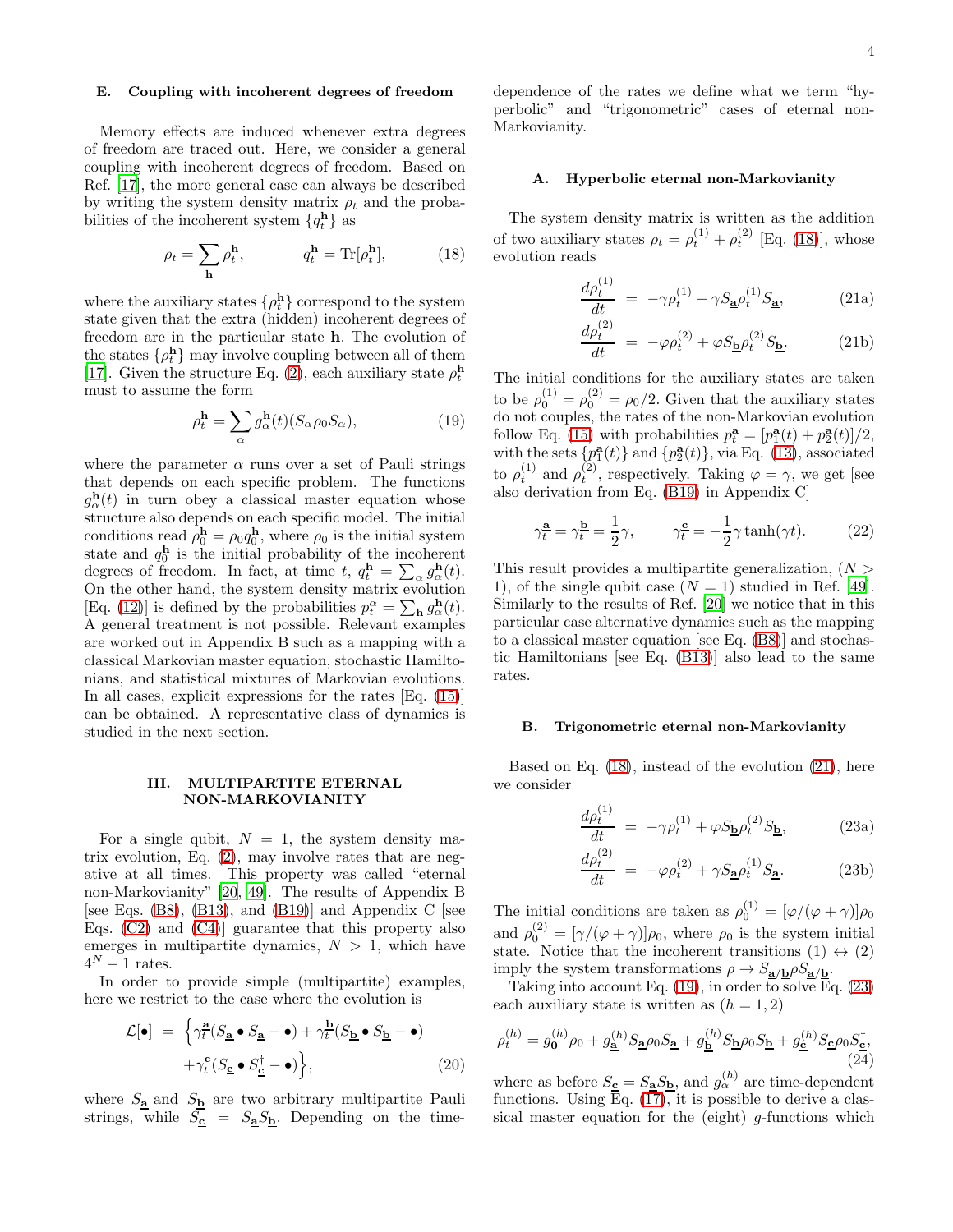involves coupling between pairs of them. The corresponding solutions allow to obtain the probabilities  $p_t^{\mathbf{a}} = \sum_h g_{\mathbf{a}}^{(h)}(t)$ . Finally, the rates associated to the non-Markovian evolution follow from Eq. [\(15\)](#page-2-4)

<span id="page-4-0"></span>
$$
\gamma_t^{\mathbf{a}} = \gamma_t^{\mathbf{b}} = \frac{\varphi \gamma (\varphi + \gamma)}{e^{t(\varphi + \gamma)} (\varphi - \gamma)^2 + 4\varphi \gamma}.
$$
 (25)

Furthermore,

<span id="page-4-1"></span>
$$
\gamma_t^{\mathbf{c}} = \varphi \gamma \{ \delta_+ \Upsilon^2 (1 - e^{t\Upsilon}) - \delta_-^2 [\Upsilon (1 + e^{t\Upsilon})
$$
  
 
$$
+ e^{t\delta_+} [(\delta_+ - \Upsilon) - e^{t\Upsilon} (\delta_+ + \Upsilon)] ] \}
$$
  
 
$$
\times \{ (e^{t\delta_+} \delta_-^2 + 4\varphi \gamma) [(1 + e^{t\Upsilon}) \Upsilon \delta_+ + (1 - e^{t\Upsilon}) \delta_-^2 ] \}^{-1},
$$
 (26)

where the coefficients are

<span id="page-4-2"></span>
$$
\Upsilon \equiv (\varphi^2 - 6\varphi\gamma + \gamma^2)^{1/2}, \qquad \delta_{\pm} \equiv \varphi \pm \gamma. \tag{27}
$$

Depending on the ratio  $\varphi/\gamma$ , different characteristic behaviors are obtained. In Fig. 1 we plot both rates. Consistent with Eq. [\(25\)](#page-4-0),  $\gamma_t^{\underline{\mathbf{a}}}$  and  $\gamma_t^{\underline{\mathbf{b}}}$  are always positive functions. However, this is not the case for  $\gamma_t^{\underline{c}}$ , Eq. [\(26\)](#page-4-1), which depending on  $\varphi/\gamma$  develops a transition between positivity [Figs. 5(a) and 5(d)] and a periodic divergent behavior [Figs. 5(b) and 5(c)]. From Eq.  $(27)$  we deduce that this change occurs in the boundaries of the interval  $3-\sqrt{8} < (\varphi/\gamma) < 3+\sqrt{8}$ , with  $\gamma_t^2$  developing divergences in this interval, while being positive outside it.

From the plots it is also evident that  $\gamma_t^{\underline{\mathbf{a}}}$  and  $\gamma_t^{\underline{\mathbf{b}}}$  approach a constant when  $\varphi \approx \gamma$ . In fact, when  $\varphi = \gamma$ , the previous expressions reduce to

<span id="page-4-3"></span>
$$
\gamma_t^{\mathbf{a}} = \gamma_t^{\mathbf{b}} = \frac{1}{2}\gamma, \qquad \gamma_t^{\mathbf{c}} = \frac{1}{2}\gamma \tan(\gamma t). \tag{28}
$$

Based on Eq. [\(22\)](#page-3-4), we name this case as a trigonometric *eternal non-Markovian.* The probabilities  $\{p_t^{\mathbf{a}}\}$  [Eq. [\(12\)](#page-2-1)] also assume a simple form,

$$
p_t^0 = \frac{1}{2}e^{-\gamma t}[\cosh(\gamma t) + \cos(\gamma t)], \qquad (29a)
$$

$$
p_t^{\mathbf{a}} = p_t^{\mathbf{b}} = \frac{1}{4} [1 - e^{-2\gamma t}], \tag{29b}
$$

$$
p_t^{\mathbf{c}} = \frac{1}{2} e^{-\gamma t} [\cosh(\gamma t) - \cos(\gamma t)]. \tag{29c}
$$

These solutions apply to arbitrary multipartite Pauli strings  $\underline{\mathbf{a}}$  and  $\underline{\mathbf{b}}$ .

#### C. Adding non-Markovian evolutions

Added to the previous examples (see also Appendix C), the possibility of adding arbitrary (well defined) rates [Eq. [\(16\)](#page-2-6)] gives us a procedure for constructing a large



FIG. 1: Time dependent rates [Eqs. [\(25\)](#page-4-0) and [\(26\)](#page-4-1)] corresponding to the multipartite trigonometric eternal non-Markovian evolution [Eq. [\(23\)](#page-3-3)] for different values of the rate ratio  $\varphi/\gamma$ .

family of well behaved dynamics. For example, we write

<span id="page-4-4"></span>
$$
\mathcal{L}[\bullet] = \sum_{i=1}^{N} \frac{\gamma_i}{2} \Big\{ (\sigma_i^x \sigma_{i+1}^x \bullet \sigma_{i+1}^x \sigma_i^x - \bullet) + (\sigma_i^y \sigma_{i+1}^y \bullet \sigma_{i+1}^y \sigma_i^y - \bullet) + f_i(t) (\sigma_i^z \sigma_{i+1}^z \bullet \sigma_{i+1}^z \sigma_i^z - \bullet) \Big\}.
$$
\n(30)

In this traslational invariant generator (say with periodic boundaries in one dimension), we may chose  $f_i(t) =$  $-\tanh(\gamma_i t)$  or alternatively  $f_i(t) = \tan(\gamma_i t)$  [see Eqs. [\(22\)](#page-3-4) and [\(28\)](#page-4-3) respectively].

One interesting aspect of using additivity for constructing multipartite evolutions is that, even when the underlying evolutions have a clear memory mechanism (see also Appendix B), the resulting dynamics does not necessarily. For example, while our approach guarantees that Eq. [\(30\)](#page-4-4) leads to a completely positive dynamics [with solution defined by Eqs. [\(12\)](#page-2-1) and [\(13\)](#page-2-2)] it is not evident which underlying processes may lead to this master equation. In addition, in general there may be subsystems that are coupled between then, one part being Markovian and the other non-Markovian. For example, take  $f_i(t) = \gamma_i/2$  for  $i \leq N_0$ , and  $f_i(t) = \tan(\gamma_i t)$  for  $i > N_0$ .

### IV. OPERATIONAL MEMORY WITNESS

An alternative and deeper characterization of quantum non-Markovianity can be obtained by defining memory effects via measurement based approaches [\[46](#page-11-13)[–48\]](#page-11-14). Here, we study a conditional past-future (CPF) correlation [\[47\]](#page-11-15). This object relies on performing three successive measurement of arbitrary system observables and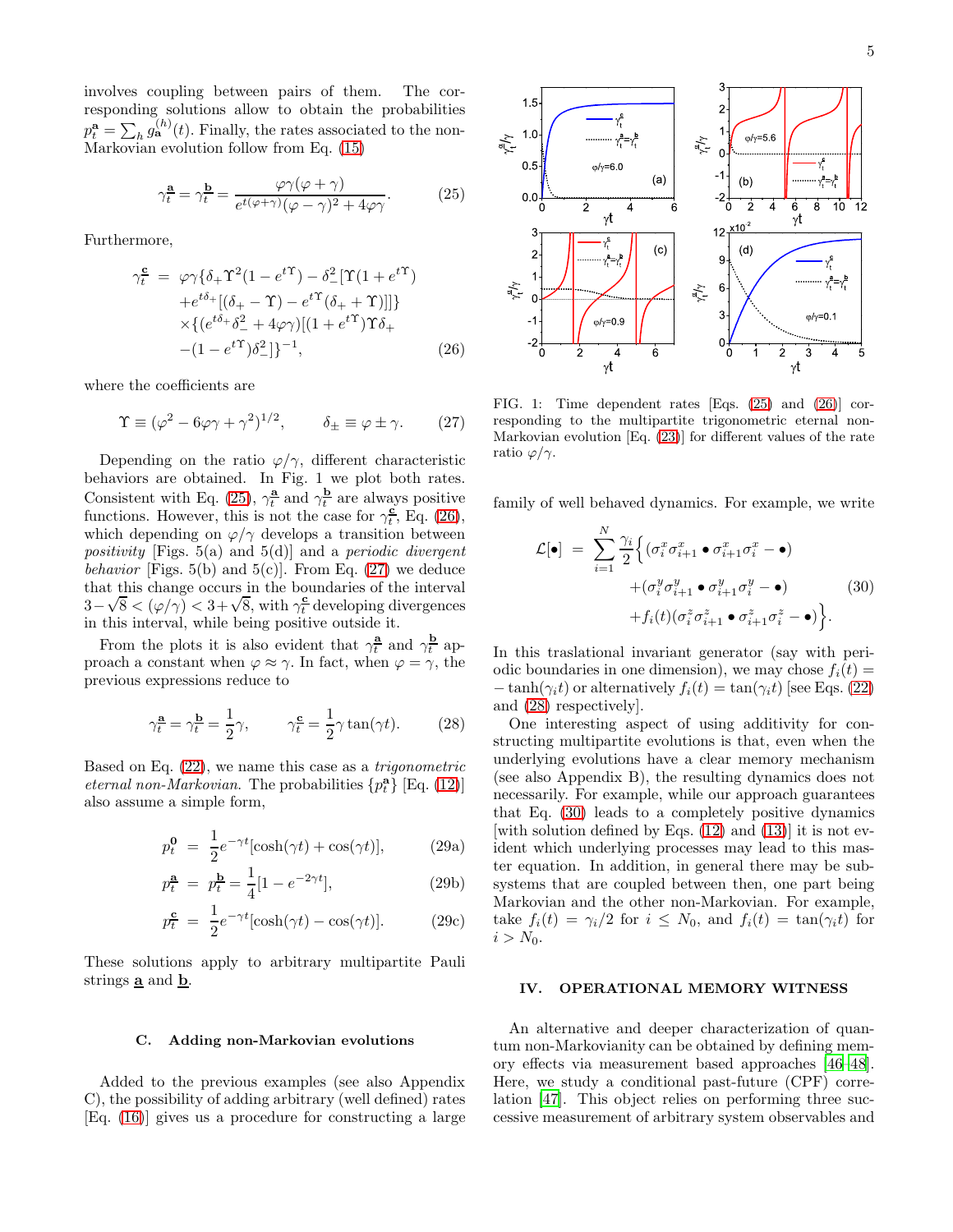calculating the correlation between the last (future) and first (past) outcomes conditioned to a given intermediate (present) outcome. For Markovian dynamics it vanishes identically, while memory effects leads to a non null CPF correlation.

The measurements, denoted in successive order by  $\underline{\mathbf{x}}$ , y, and  $\underline{z}$ , correspond to observations of three Hermitian operators  $S_{\mathbf{m}}$  with eigenvectors  $\{|m\rangle\}$  and eigenvalues  $\{m\},\$ 

<span id="page-5-1"></span>
$$
S_{\mathbf{m}}|m\rangle = m|m\rangle, \qquad \mathbf{m} = \mathbf{x}, \mathbf{y}, \mathbf{z}.
$$
 (31)

The CPF correlation then reads [\[47\]](#page-11-15)

<span id="page-5-0"></span>
$$
C_{pf}(t,\tau)|_y = \sum_{z,x} zx[P(z,x|y) - P(z|y)P(x|y)], \quad (32)
$$

where  $\{x\}$ ,  $\{y\}$ , and  $\{z\}$  denotes the three sets of successive outcomes (operators eigenvalues), while t and  $\tau$  are the (first and second) time intervals between the successive measurements. With  $P(u|v)$  we denote the conditional probability of  $u$  given  $v$ .

All probabilities appearing in Eq. [\(32\)](#page-5-0) can be determine from the (outcomes) joint probability  $P(z, y, x) \leftrightarrow$  $P(z, t+\tau, y, t; x, 0)$ , which in turn can be calculated after knowing the underlying system-environment dynamics. In Appendix D we show that  $P(z, y, x)$  and  $C_{pf}(t, \tau)|_y$ can be calculated exactly assuming that memory effects emerge due to the coupling with incoherent degrees of freedom [Eqs.  $(18)$  and  $(19)$ ].

Each specific model [see examples  $(21)$  and  $(23)$ ] is completely defined by the set of functions  $\{g_{\alpha}^{\mathbf{h}}(t)\}\$ [Eq. [\(19\)](#page-3-2)]. Given that they obey a (linear) classical master equation, they can be written as

<span id="page-5-5"></span>
$$
g_{\alpha}^{\mathbf{h}}(t) = \sum_{\mathbf{h}'} f_{\alpha}^{\mathbf{h}\mathbf{h}'}(t) q_0^{\mathbf{h}'} \equiv (\mathbf{h}|\mathbb{F}_{\alpha}(t)|q_0), \quad (33)
$$

where the set of functions  $\{f_{\alpha}^{\mathbf{h}\mathbf{h}'}(t)\}$  are independent of the initial conditions  $\{q_0^h\}$ . Furthermore, for notational simplicity, we introduced a vectorial orthogonal base  $\{|h\rangle\}$  for the incoherent degrees of freedom, such that  $f_{\alpha}^{\mathbf{h}\mathbf{h}'}(t) \leftrightarrow (\mathbf{h}|\mathbb{F}_{\alpha}(t)|\mathbf{h}')$  and  $q_0^{\mathbf{h}} \leftrightarrow (\mathbf{h}|q_0)$ .

The observables  $S_{\underline{\mathbf{m}}}$  [Eq. [\(31\)](#page-5-1)] may in principle be defined by arbitrary linear combinations of Pauli strings  ${S_{a}}$ . Here, for simplicity they are defined by a unique Pauli string. In this case, the general expression for the CPF correlation [Eq. [\(D9\)](#page-10-13)] reduces to (see Appendix D)

<span id="page-5-2"></span>
$$
C_{pf}(t,\tau)|_y = \delta_{\mathbf{Z},\mathbf{y}} \delta_{\mathbf{Y},\mathbf{X}} \frac{(1-\langle x \rangle^2)}{[2^N P(y)]^2} \sum_{\alpha,\beta} H_{\mathbf{Y}^{\alpha}} H_{\mathbf{Y}^{\beta}}[(1|\mathbb{F}_{\alpha}(\tau)\mathbb{F}_{\beta}(t)|q_0) - (1|\mathbb{F}_{\alpha}(\tau)|q_t)(1|\mathbb{F}_{\beta}(t)|q_0)]. \tag{34}
$$

 $\Gamma$ 

In here,  $|q_t\rangle = \sum_{\alpha} \mathbb{F}_{\alpha}(t)|q_0\rangle$  define the probabilities of the incoherent degrees of freedom at time t, while  $(1) \equiv$  $\sum_{\mathbf{h}}$ (**h**|. Furthermore,  $\langle x \rangle = \sum_{x} x P(x)$  where  $P(x) =$  $\langle x|\rho_0|x\rangle$ . Finally,  $P(y)$  is the probability for the outcomes of the second measurement. It is

$$
P(y) = \frac{1}{2^N} \Big[ 1 + y \langle x \rangle \delta_{\underline{y}, \underline{x}} \sum_{\alpha} H_{\underline{y}^{\alpha}}(1 | \mathbb{F}_{\alpha}(t) | q_0) \Big]. \tag{35}
$$

The term  $\delta_{\mathbf{z},\mathbf{y}}\delta_{\mathbf{y},\mathbf{x}}$  in Eq. [\(34\)](#page-5-2) implies that, for observables defined by unique Pauli strings, memory effects are detected only when the three observables are the same  $S_{\mathbf{x}} = S_{\mathbf{y}} = S_{\mathbf{z}}$ . This constraint does not emerge when the observables correspond to other basis of operators (see for example Ref. [\[48\]](#page-11-14)).

The general solution Eq. [\(34\)](#page-5-2) can be specified for the trigonometric eternal model [Eq. [\(23\)](#page-3-3)]. Stationary initial conditions are assumed,  $|q_t\rangle = |q_0\rangle$ , with  $q_0^{(1)} = \varphi/(\varphi + \gamma)$ and  $q_0^{(2)} = \gamma/(\varphi + \gamma)$ . For simplicity, first we consider the case  $N = 1$ . When the three measurements are performed in direction  $\underline{\mathbf{a}}$  or  $\underline{\mathbf{b}}$  we get

<span id="page-5-3"></span>
$$
C_{pf}(t,\tau)|_y = -\frac{(1-\langle x \rangle^2)}{[2^N P(y)]^2} \exp\left[-(t+\tau)(\gamma+\varphi)/2\right] \times \frac{4^2 \gamma^2 \varphi^2}{(\gamma+\varphi)^2 \Upsilon^2} \sinh\left(\frac{\Upsilon t}{2}\right) \sinh\left(\frac{\Upsilon \tau}{2}\right). (36)
$$

When the three measurements are performed in direction  $c$ , we get

<span id="page-5-4"></span>
$$
C_{pf}(t,\tau)|_y = \frac{(1-\langle x \rangle^2)}{[2^N P(y)]^2} \frac{4\gamma\varphi(\gamma-\varphi)^2}{(\gamma+\varphi)^4}
$$
(37)  
 
$$
\times [1 - e^{-\tau(\gamma+\varphi)}][1 - e^{-t(\gamma+\varphi)}].
$$

These results allow us to analyze the transition to divergent rates [Eq. [\(26\)](#page-4-1)] in a complementary way. In Fig. 2 we plot the CPF correlation Eq. [\(36\)](#page-5-3). We observe that when the rate  $\gamma_t^{\mathbf{c}}$  does not develop divergences [Fig. 2(a)], the CPF correlation is negative for any value of the time intervals  $t$  and  $\tau$ . On the other hand, in the interval  $3-\sqrt{8} < (\varphi/\gamma) < 3+\sqrt{8}$  where the rate  $\gamma_t^{\epsilon}$  develops divergences [Fig. 2(b)], the CPF correlation presents oscillations between positive an negative values.

For the model [\(23\)](#page-3-3), the generalization to  $N > 1$ , independently of the chosen observables, always lead to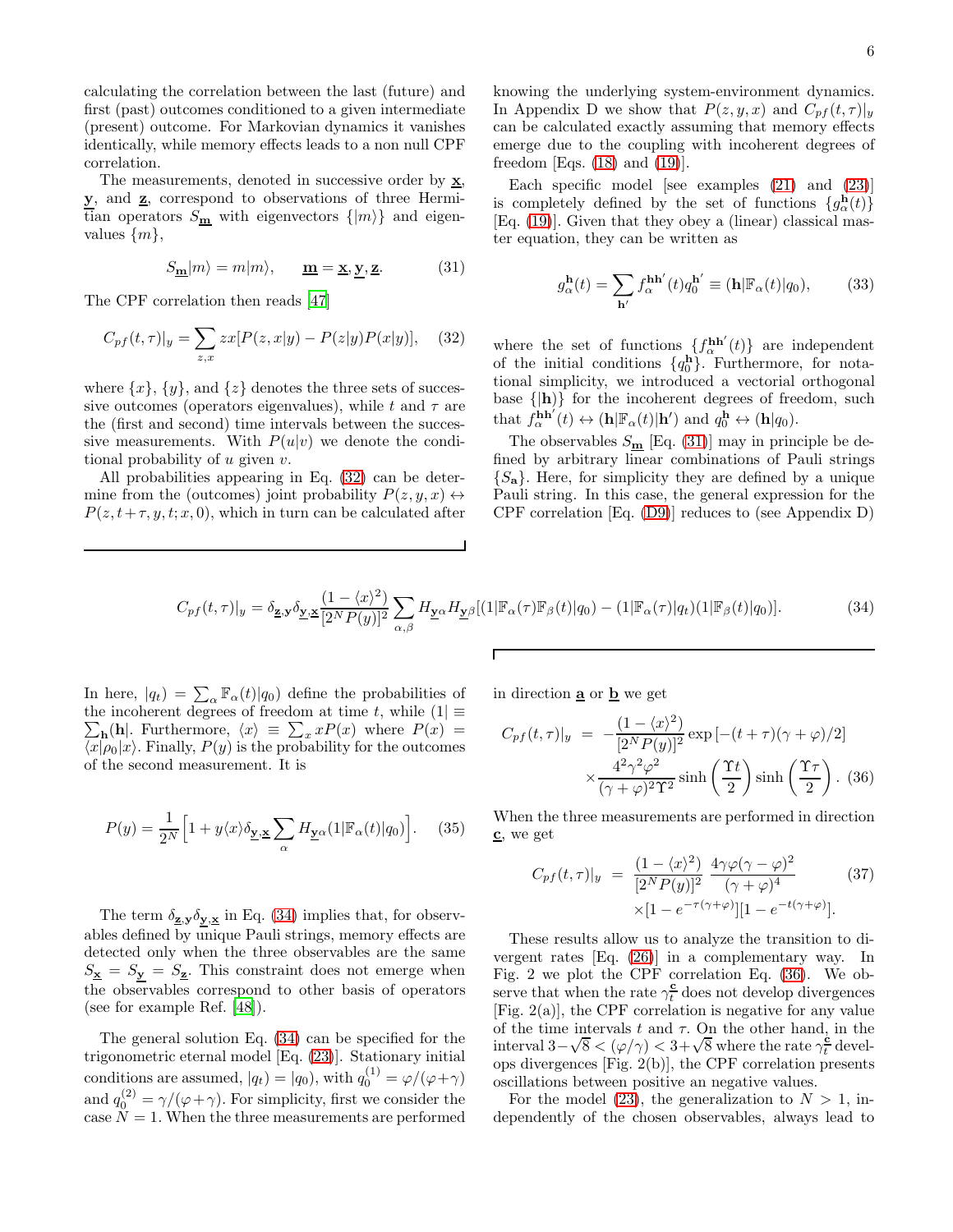

FIG. 2: CPF correlation [Eq. [\(36\)](#page-5-3)] corresponding to the eternal non-Markovian trigonometric model [Eq. [\(23\)](#page-3-3)], for different values of  $\varphi/\gamma$  and measurement time-interval relations  $\tau/t$ . In all cases, the system initial condition is such that  $\langle x \rangle = 0.$ 

Eq. [\(36\)](#page-5-3) or Eq. [\(37\)](#page-5-4). This results follows by noting that in Eq. [\(34\)](#page-5-2) the coefficients  $\alpha$  and  $\beta$  only assume the four values  $\alpha, \beta = (0, \underline{a}, \underline{b}, \underline{c})$  [see Eq. [\(24\)](#page-3-5)]. Furthermore, using that  $H_{\underline{\mathbf{y}}\alpha}H_{\underline{\mathbf{y}}\beta}=H_{\underline{\mathbf{y}}\gamma}$ , where  $\gamma$  corresponds to the string  $S_{\gamma} = S_{\alpha} S_{\beta}$ , for a fixed  $y (y = a)$ , or  $y = b$ , or  $y = c$ ) the four matrix elements  $H_{\mathbf{y}\gamma}$ , similarly to the case  $N=1$ , can only assume the values  $(\pm 1)$ , which always lead to Eq. [\(36\)](#page-5-3) or Eq. [\(37\)](#page-5-4). On the other hand, for  $N > 1$  accidentally it may also happen that the CPF correlation vanishes. This occur because we assumed that the incoherent degrees of freedom are stationary, which implies  $\sum_{\alpha,\beta} [(1|\mathbb{F}_{\alpha}(\tau)\mathbb{F}_{\beta}(t)|q_0) - (1|\mathbb{F}_{\alpha}(\tau)|q_t)(1|\mathbb{F}_{\beta}(t)|q_0)] = 0.$ Thus, when  $H_{\underline{\mathbf{y}}\gamma} = 1$ , it follows that  $C_{pf}(t, \tau)|_y = 0$  [see Eq. [\(34\)](#page-5-2)]. These accidental cases can always be surpassed by considering arbitrary measurement operators written as linear combinations of the Pauli strings.

As an example, we consider a bipartite case where  $S_{\underline{\mathbf{a}}} =$  $\sigma_1^x \sigma_2^x$ ,  $S_{\mathbf{b}} = \sigma_1^y \sigma_2^y$ , and  $S_{\mathbf{c}} = \sigma_1^z \sigma_2^z$ . The CPF correlation Eq. [\(36\)](#page-5-3) is obtained when the three measurement are defined by any of the bipartite operators  $S_{\mathbf{m}} = (\sigma_1^x \sigma_2^z),$  $(\sigma_1^y \sigma_2^z), (\sigma_1^z \sigma_2^x), (\sigma_1^z \sigma_2^y), \text{Eq. (37) is obtained when } \overline{S_{\mathbf{m}}} =$  $(\sigma_1^y \sigma_2^z), (\sigma_1^z \sigma_2^x), (\sigma_1^z \sigma_2^y), \text{Eq. (37) is obtained when } \overline{S_{\mathbf{m}}} =$  $(\sigma_1^y \sigma_2^z), (\sigma_1^z \sigma_2^x), (\sigma_1^z \sigma_2^y), \text{Eq. (37) is obtained when } \overline{S_{\mathbf{m}}} =$  $(\sigma_1^x \sigma_2^y), (\sigma_1^y \sigma_2^x),$  while  $C_{pf}(t, \tau)|_y = 0$  when  $S_{\underline{\mathbf{m}}} = (\sigma_1^x \overline{\sigma_2^x}),$  $(\sigma_1^{\bar y} \sigma_2^{\bar y}), (\sigma_1^{\bar z} \sigma_2^{\bar z}).$ 

### V. SUMMARY AND CONCLUSIONS

We studied a class of solvable multipartite non-Markovian master equations where the system consists of an arbitrary number of qubits and whose structure is written in terms of arbitrary multipartite Pauli coupling terms. Starting from a local-in-time representation of the evolution, we found the explicit solution for the system density matrix, which in turn allowed us to formulate the constraints that time-dependent rates must obey in order to guarantee the completely positive condition of the solution map.

We also found explicit analytical expressions for the time-dependent rates associated to a given evolution. Their sign (positive or negative) can be used as an indicator of non-Markovianity. Memory effects were also

characterized by operational methods, where a CPF correlation defined by a set of three consecutive system measurements becomes a memory witness. We showed that this quantity can be obtained in an exact way for arbitrary measurement processes and arbitrary interaction with incoherent degrees of freedom.

As application of the previous results, we presented simple underlying dynamics that lead to the phenomenon of eternal non-Markovianity, that is, multipartite dynamics where some rates depart at all times from that of a Markovian regime. Both hyperbolic and trigonometric cases were established, characterized by a rate that is negative at all times or that develops periodical divergences. Even when these features develop, the CPF correlation is always a smooth function.

In the Appendices we found the rates associated to different underlying memory mechanisms such as a mapping with a classical master equation, stochastic Hamiltonians and statistical superpositions of Markovian dynamics. We showed that under particular conditions different mechanisms may lead to the same time-dependent rates. Nevertheless, these accidental degeneracies do not occur in general. We also found that the phenomenon of eternal non-Markovianity becomes quite common in multipartite dynamics.

The class of models we studied here provides a useful solvable framework for studying quantum non-Markovianity in multipartite settings. This allows to formulate a wide range of well-behaved multipartite non-Markovian master equations. The study of diverse memory witness can be tackled starting from here. Our results also lead to interesting questions such as determining which kind of underlying dynamics can be associated to an arbitrary non-Markovian multipartite Pauli evolution.

#### Acknowledgments

AAB acknowledges support from CONICET, Argentina. JPG acknowledges financial support from EP-SRC Grant no. EP/R04421X/1 and the Leverhulme Trust Grant No. RPG-2018-181.

#### Appendix A: Time-convoluted approach

Instead of the local-in-time formulation defined by Eq. [\(2\)](#page-1-0), alternatively one may start with a time convoluted evolution

$$
\frac{d}{dt}\rho_t = \mathcal{L}[\rho_t] = \sum_{\substack{\mathbf{a} \\ \mathbf{a}\neq \mathbf{0}}} \int_0^t dt' k_\mathbf{a}(t - t') (S_\mathbf{a} \rho_{t'} S_\mathbf{a} - \rho_{t'}), \text{ (A1)}
$$

where the set of time-dependent kernels  $\{k_{a}(t)\}\$  must to be constrained such that the solution map is CP. Similarly to Sec. II, by defining the kernel  $k_0(t) \equiv$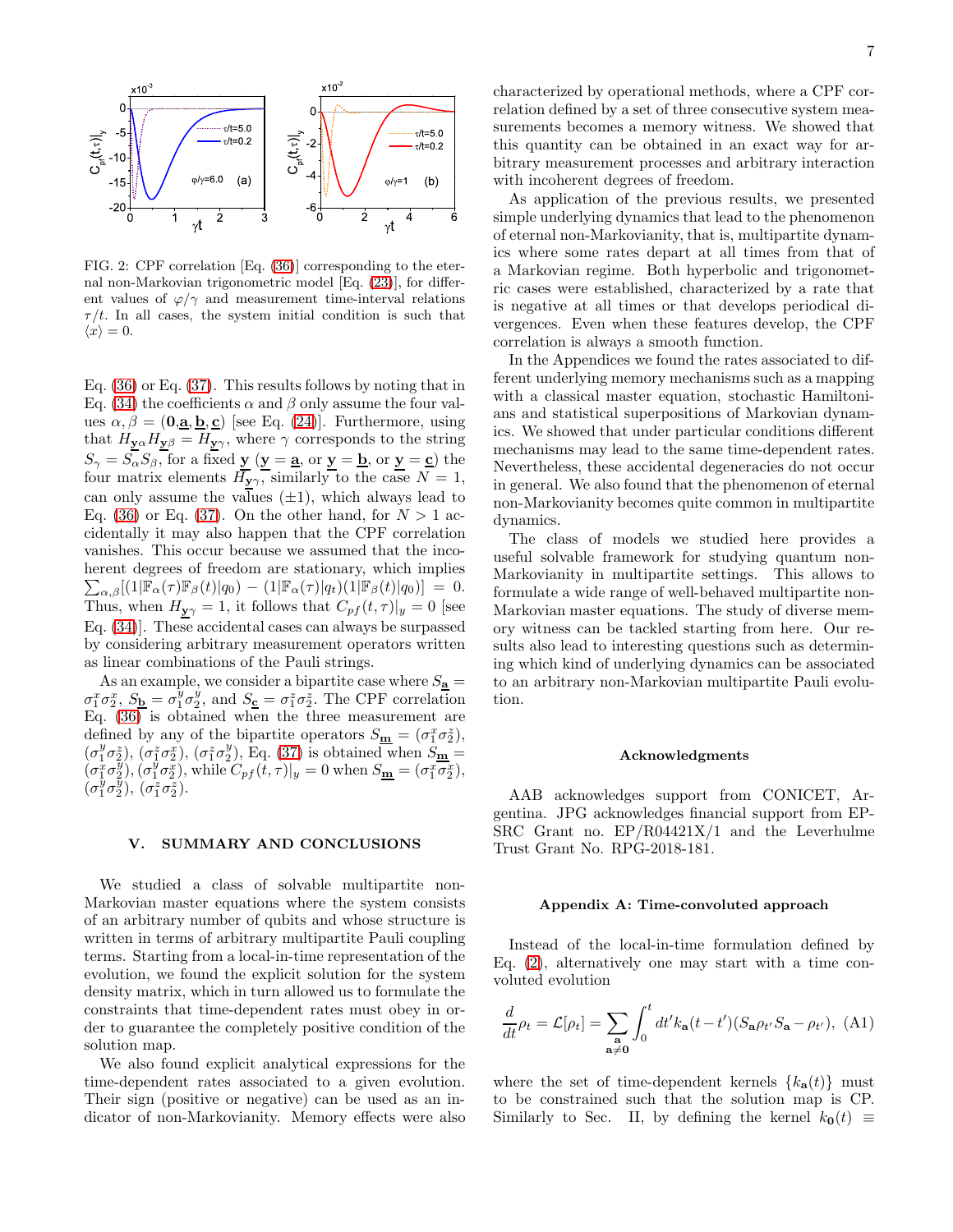$-\sum_{\mathbf{a}} \binom{\mathbf{a}\neq \mathbf{0}}{k_{\mathbf{a}}(t)}$ , here the weights of the solution [\(12\)](#page-2-1) can be written as

$$
p_t^{\mathbf{a}} = \frac{1}{4^N} \sum_{\mathbf{b}} H_{\mathbf{a}\mathbf{b}} \lambda_{\mathbf{b}}(t),
$$
 (A2)

where the coefficients  $\lambda_{\mathbf{b}}(t)$  obey the evolution

$$
\frac{d}{dt}\lambda_{\mathbf{b}}(t) = \int_0^t dt' k_{\mathbf{b}}(t - t')\lambda_{\mathbf{b}}(t'). \tag{A3}
$$

The inverse relations for determining the kernels  $\{k_{\mathbf{a}}(t)\}$ a function of probabilities  $\{p_a(t)\}$  can be written in a Laplace domain  $[f(z)] = \int_0^\infty dt e^{-zt} f(t)$  as

$$
k_{\mathbf{a}}(z) = \frac{z\lambda_{\mathbf{a}}(z) - 1}{\lambda_{\mathbf{a}}(z)}, \qquad \lambda_{\mathbf{a}}(z) = \sum_{\mathbf{b}} H_{\mathbf{a}\mathbf{b}} p_{\mathbf{b}}(z). \tag{A4}
$$

## Appendix B: Non-Markovian underlying mechanisms

Here, we consider different mechanisms that lead to memory effects. The present analysis provides nontrivial multipartite extensions of some results developed in Ref. [\[20\]](#page-11-11) for the case  $N = 1$ .

## 1. Mapping with a classical Markovian master equation

The solution map  $[Eq. (12)]$  $[Eq. (12)]$  $[Eq. (12)]$  is defined by a set of normalized probabilities  $\{p_t^{\mathbf{a}}\}$ . It is possible to formulate an underlying mechanism such that  $\{p_t^{\mathbf{a}}\}$  correspond to the solution of an arbitrary Markovian classical master equation with  $4^N$  different states.

We assume that the system density matrix interacts with an incoherent system whose states, in contrast to Eq. [\(18\)](#page-3-0), can be put in one-to-one correspondence with the Pauli string vectors {a}. Therefore, the system density matrix  $\rho_t$  can be written in terms of a set of auxiliary states  $\{\rho_t^{\mathbf{a}}\}$  [\[17\]](#page-10-12) such that

<span id="page-7-2"></span>
$$
\rho_t = \sum_{\mathbf{a}} \rho_t^{\mathbf{a}}.
$$
 (B1)

The evolution of the auxiliary states is Markovian and involves coupling between all of them. We write

<span id="page-7-1"></span>
$$
\frac{d}{dt}\rho_t^{\mathbf{a}} = -\sum_{\substack{\mathbf{b} \\ \mathbf{b}\neq \mathbf{a}}} \phi_{\mathbf{ba}} \rho_t^{\mathbf{a}} + \sum_{\substack{\mathbf{b} \\ \mathbf{b}\neq \mathbf{a}}} \phi_{\mathbf{ab}} S_{\mathbf{a}} S_{\mathbf{b}} \rho_t^{\mathbf{b}} S_{\mathbf{b}} S_{\mathbf{a}}.
$$
 (B2)

Here,  $\{\phi_{ba}\}\$ are arbitrary rates. The stochastic interpretation of this equation is quite simple. Whenever the incoherent system undergoes the transition  $\mathbf{b} \to \mathbf{a}$ , the quantum system undergoes the transformation  $\rho \rightarrow$  $S_a S_b \rho S_b S_a$ . Between transition the system is frozen. The average system dynamics is given by Eq. [\(B2\)](#page-7-1), where

 $\rho_t^{\mathbf{a}}$  corresponds to the conditional system state given that the incoherent one is in the state associated to a.

It is simple to check that the solutions  $\{\rho_t^{\mathbf{a}}\}$  of Eq. [\(B2\)](#page-7-1) can be written as

<span id="page-7-3"></span>
$$
\rho_t^{\mathbf{a}} = p_t^{\mathbf{a}}(S_{\mathbf{a}}\rho_0 S_{\mathbf{a}}),\tag{B3}
$$

where the weights  $p_t^{\mathbf{a}}$  must to fulfill the classical master equation

<span id="page-7-4"></span>
$$
\frac{d}{dt}p_t^{\mathbf{a}} = -\sum_{\substack{\mathbf{b} \\ \mathbf{b}\neq \mathbf{a}}} \phi_{\mathbf{b}\mathbf{a}} p_t^{\mathbf{a}} + \sum_{\substack{\mathbf{b} \\ \mathbf{b}\neq \mathbf{a}}} \phi_{\mathbf{a}\mathbf{b}} p_t^{\mathbf{b}}.
$$
 (B4)

Consequently, from Eqs. [\(B1\)](#page-7-2) and [\(B3\)](#page-7-3) we recover the solution Eq. [\(12\)](#page-2-1)  $[\rho_t = \sum_{\mathbf{a}} p_t^{\mathbf{a}} (S_{\mathbf{a}} \rho_0 S_{\mathbf{a}})]$ , where the probabilities  $\{p_t^a\}$  fulfill a the classical master equation [\(B4\)](#page-7-4). For consistence, its initial condition must be  $p_0^{\mathbf{a}} = \delta_{\mathbf{a},\mathbf{0}}$ .

Particular case: Given that Eq. [\(B4\)](#page-7-4) is arbitrary, it is not possible to find a general expression for the rates  $\{\gamma_t^{\mathbf{a}}\}$  [Eq. [\(15\)](#page-2-4)] in terms of the underlying ones  $\{\phi_{\mathbf{ba}}\}$ . Nevertheless, this mapping can be performed, for example, when Eq. [\(B4\)](#page-7-4) assumes the form

$$
\frac{d}{dt}p_t^0 = -\phi p_t^0 + \varphi \sum_{\substack{\mathbf{a} \\ \mathbf{a}\neq \mathbf{0}}} p_t^{\mathbf{a}}, \quad \frac{d}{dt}p_t^{\mathbf{a}} = -\varphi p_t^{\mathbf{a}} + x_{\mathbf{a}}\phi p_t^0, \text{ (B5)}
$$

where  $\phi$  and  $\varphi$  are arbitrary rates and the weights  $\{x_{a}\}\$ satisfies  $\sum_{\mathbf{a}(\mathbf{a}\neq\mathbf{0})} x_{\mathbf{a}} = 1$ . The probabilities, with initial condition  $p_0^{\mathbf{a}} = \delta_{\mathbf{a},\mathbf{0}}$ , can be written as

<span id="page-7-5"></span>
$$
p_t^{\mathbf{a}} = p_{\infty}^{\mathbf{a}} [1 - \exp(-\Phi t)] + \delta_{\mathbf{a},\mathbf{0}} \exp(-\Phi t), \quad (B6)
$$

where  $\Phi \equiv (\phi + \varphi)$ , and the stationary values are

<span id="page-7-7"></span>
$$
p_{\infty}^{\mathbf{0}} = \frac{\varphi}{\phi + \varphi}, \qquad p_{\infty}^{\mathbf{a}} = \frac{x_{\mathbf{a}}\phi}{\phi + \varphi}.
$$
 (B7)

From the solutions [\(B6\)](#page-7-5), the general expression [\(15\)](#page-2-4), after some calculations steps [\[53\]](#page-12-4), lead to

<span id="page-7-0"></span>
$$
\gamma_t^{\mathbf{a}} = \frac{1}{4^N} \sum_{\mathbf{b}} \frac{\Phi}{2} H_{\mathbf{a}\mathbf{b}} \left[ \tanh\left(\frac{t\Phi}{2} + \zeta_{\mathbf{b}}\right) - 1 \right], \quad (B8)
$$

where the parameters are

<span id="page-7-6"></span>
$$
\zeta_{\mathbf{b}} \equiv \frac{1}{2} \ln \left( \frac{h_{\infty}^{\mathbf{b}}}{1 - h_{\infty}^{\mathbf{b}}} \right), \qquad h_{\infty}^{\mathbf{b}} \equiv \sum_{\mathbf{c}} H_{\mathbf{b}\mathbf{c}} p_{\infty}^{\mathbf{c}}.
$$
 (B9)

It is simple to check that, due to probability normalization,  $h_{\infty}^{\mathbf{0}} = 1$ . Hence, in Eq. [\(B8\)](#page-7-0) the term with **b** = 0 cancels out. Furthermore if  $h^{\mathbf{b}}_{\infty} = 0$ , it follows  $tanh(t\Phi/2+\zeta_{\mathbf{b}}) \rightarrow -1$ . In general, the time dependence of the rate  $\gamma_t^{\mathbf{a}}$  arise from a linear combination of hyperbolic tangent functions with coefficient that are  $\pm 1$ . Thus, in general some rates can be negative at any time.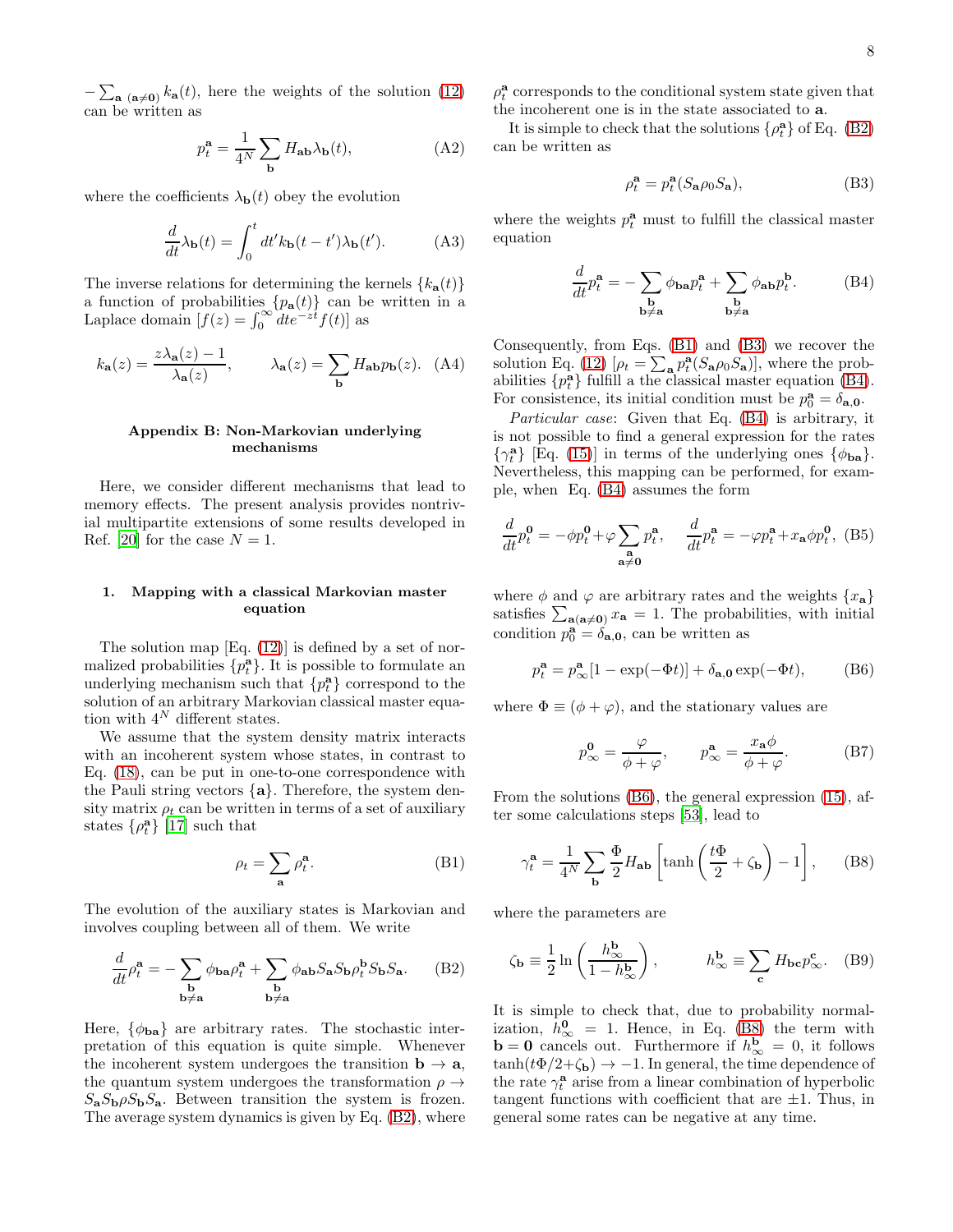## 2. Stochastic Hamiltonians

We consider a stochastic evolution, where the system wave vector  $|\psi_t\rangle$  is driven by a stochastic Hamiltonian,

$$
\frac{d|\psi_t\rangle}{dt} = -iH_{st}|\psi_t\rangle = -i\frac{1}{2}\xi_t^\alpha S_\alpha|\psi_t\rangle.
$$
 (B10)

The Hamiltonian  $H_{st}$  is characterized by a noise with an arbitrary statistics but null average  $\langle \langle \xi_t^{\alpha} \rangle \rangle = 0$ . The index  $\alpha \leftrightarrow \alpha_t$  run overs all possible Pauli strings. Its time variation is very slow such that over a single realization it can be considered as a frozen parameter. Thus, the average state  $\rho_t^{\alpha} = \langle \langle |\psi_t \rangle \langle \psi_t | \rangle \rangle$  for a given  $\alpha$  reads  $\rho_t^{\alpha} =$  $(1/2)[1 + G_t^{\alpha}]\rho_0 + (1/2)[1 - G_t^{\alpha}](S_{\alpha}\rho_0 S_{\alpha})$ , where

<span id="page-8-3"></span>
$$
G_t^{\alpha} \equiv \left\langle \left\langle \exp\left(i \int_0^t dt' \xi_{t'}^{\alpha} \right) \right\rangle \right\rangle, \tag{B11}
$$

is the characteristic noise function for a given  $\alpha$ . After averaging this parameter, the system state can be written as  $\rho_t = \sum_{\alpha, (\alpha \neq \mathbf{0})} x_{\alpha} \rho_t^{\alpha}$ , where  $\sum_{\alpha, (\alpha \neq \mathbf{0})} x_{\alpha} = 1$ . The parameters  $\{x_{\alpha}\}$  correspond to the statistical weight of each Pauli string during the variation of the coefficient  $\alpha$ . It is straightforward to check that  $\rho_t = \sum_{\mathbf{a}} p_t^{\mathbf{a}} (S_{\mathbf{a}} \rho_0 S_{\mathbf{a}}),$ which recovers Eq. [\(12\)](#page-2-1) with

<span id="page-8-2"></span>
$$
p_t^0 = \frac{1}{2}(1 + \sum_{\substack{\mathbf{a} \\ \mathbf{a} \neq \mathbf{0}}} x_{\mathbf{a}} G_t^{\mathbf{a}}), \qquad p_t^{\mathbf{a}} = \frac{x_{\mathbf{a}}}{2}(1 - G_t^{\mathbf{a}}). \quad (B12)
$$

Similarly to the previous model, it is not possible to find a general simple expression for the rates  $\gamma_t^{\mathbf{a}}$  in terms of these probabilities. Manageable expressions arise in the following situations.

Particular cases: If the noise is the same for all "directions"  $G_t^{\mathbf{a}} = G_t$ , from Eqs. [\(15\)](#page-2-4) and [\(B12\)](#page-8-2), after some algebra [\[53\]](#page-12-4), we get the rates

<span id="page-8-0"></span>
$$
\gamma_t^{\mathbf{a}} = \frac{1}{4^N} \sum_{\mathbf{b}} \frac{\dot{g}_t}{2} H_{\mathbf{a}\mathbf{b}} \left[ \tanh \left( \frac{g_t}{2} + \zeta_{\mathbf{b}} \right) - 1 \right], \qquad (B13)
$$

where the scalar functions read

<span id="page-8-4"></span>
$$
g_t = \ln(1/G_t),
$$
  $\dot{g}_t = -\frac{1}{G_t} \frac{dG_t}{dt},$  (B14)

and where  $\zeta_{\mathbf{b}}$  is defined by Eq. [\(B9\)](#page-7-6) with, instead of Eq. [\(B7\)](#page-7-7), with  $p_{\infty}^{\mathbf{0}} = 1/2$ , and  $p_{\infty}^{\mathbf{a}} = x_{\mathbf{a}}/2$ .

For a stationary *Gaussian white noise*, where  $\langle \langle \xi_t \xi_{t'} \rangle \rangle = \Phi \delta(t - t')$ , Eq. [\(B11\)](#page-8-3) becomes  $G(t)$  =  $\exp(-\Phi t)$ . It is simple to check that in this situation Eq. [\(B13\)](#page-8-0) recovers the solution [\(B8\)](#page-7-0) of the previous model with  $\varphi = \phi$ . This results show that there are different underlying models that may lead to the same system density matrix evolution. This degeneracy is not universal and clearly depends on the underlying parameters.

For a stationary symmetric dichotomic noise with amplitude  $A$  and switching rate  $\eta$ , the characteristic noise function  $[Eq. (B11)]$  $[Eq. (B11)]$  $[Eq. (B11)]$  is

$$
G_t = e^{-\eta t} [\cosh(\chi t) + \frac{\eta}{\chi} \sinh(\chi t)], \qquad \chi \equiv \sqrt{\eta^2 - A^2}.
$$
\n(B15)

In contrast to the previous cases, here the rates defined by Eq. [\(B13\)](#page-8-0) may develop divergences. In fact, the functions [\(B14\)](#page-8-4) become

$$
g_t = \ln(1/G_t),
$$
  $\dot{g}_t = \frac{A^2}{\eta + \chi[1/\tanh(\chi t)]}$ . (B16)

Hence, divergent rates are found whenever  $n < A$ .

#### 3. Statistical mixtures of Markovian evolutions

Departures with respect to a Markovian regime emerge whenever the system evolution is written as the statistical superposition of different Markovian propagators. Hence, we write

<span id="page-8-6"></span>
$$
p_t^{\mathbf{a}} = \sum_{k=1}^{n} q_k p_k^{\mathbf{a}}(t),
$$
 (B17)

where  ${q_k}$  are normalized positive weights  $(\sum_{k=1}^n q_k)$ 1), and each set of probabilities  $\{p_k^{\mathbf{a}}(t)\}\)$  is associated to a Markovian solution of Eq. [\(2\)](#page-1-0) with time-independent positive rates  $\{\gamma_k^{\mathbf{a}}\}.$ 

From Eq. [\(15\)](#page-2-4), the non-Markovian evolution is characterized by the rates

<span id="page-8-5"></span>
$$
\gamma_t^{\mathbf{a}} = \frac{1}{4^N} \sum_{\mathbf{b}} H_{\mathbf{a}\mathbf{b}} \frac{\sum_{k=1}^n q_k \mu_k^{\mathbf{b}} \exp(t \mu_k^{\mathbf{b}})}{\sum_{k'=1}^n q_{k'} \exp(t \mu_{k'}^{\mathbf{b}})}.
$$
(B18)

where  $\mu_k^{\mathbf{b}}$  are eigenvalues of the k-Markovian dynamics,  $\mu_k^{\mathbf{b}} = \sum_{\mathbf{c}}^{\mathbf{c}} H_{\mathbf{bc}} \gamma_k^{\mathbf{c}}$ . The specific properties of these rates strongly depend on the considered Markovian evolutions and statistic weights.

Particular cases: In the two-state case,  $n = 2$ , the probabilities are  $p_t^{\mathbf{a}} = q_1 p_1^{\mathbf{a}}(t) + q_2 p_2^{\mathbf{a}}(t)$ , where each solution is associated to the rates  $\gamma_1^{\mathbf{a}}$  and  $\gamma_2^{\mathbf{a}}$ , and  $q_1 + q_2 = 1$ . From Eq. [\(B18\)](#page-8-5), after some algebra [\[53](#page-12-4)], we get

<span id="page-8-1"></span>
$$
\gamma_t^{\mathbf{a}} = \frac{1}{2}(\gamma_1^{\mathbf{a}} + \gamma_2^{\mathbf{a}}) + \frac{1}{4^N} \sum_{\mathbf{b}} H_{\mathbf{a}\mathbf{b}} \Delta_{\mathbf{b}} \tanh(t\Delta_{\mathbf{b}} + \zeta), \text{ (B19)}
$$

where the parameters are

$$
\Delta_{\mathbf{b}} \equiv \frac{1}{2} \sum_{\mathbf{c}} H_{\mathbf{bc}} (\gamma_1^{\mathbf{c}} - \gamma_2^{\mathbf{c}}), \qquad \zeta \equiv \frac{1}{2} \ln(\frac{q_1}{q_2}). \quad (B20)
$$

In this case, many rates may also be negative at all times (see next section).

In the other extreme, a continuos-state case can be considered. Thus, Eq. [\(B17\)](#page-8-6) is rewritten as

$$
p_t^{\mathbf{a}} = \frac{1}{4^N} \sum_{\mathbf{b}} H_{\mathbf{a}\mathbf{b}} \Big\langle \prod_{\mathbf{c}} \exp(tH_{\mathbf{b}\mathbf{c}} \gamma^{\mathbf{c}}) \Big\rangle, \tag{B21}
$$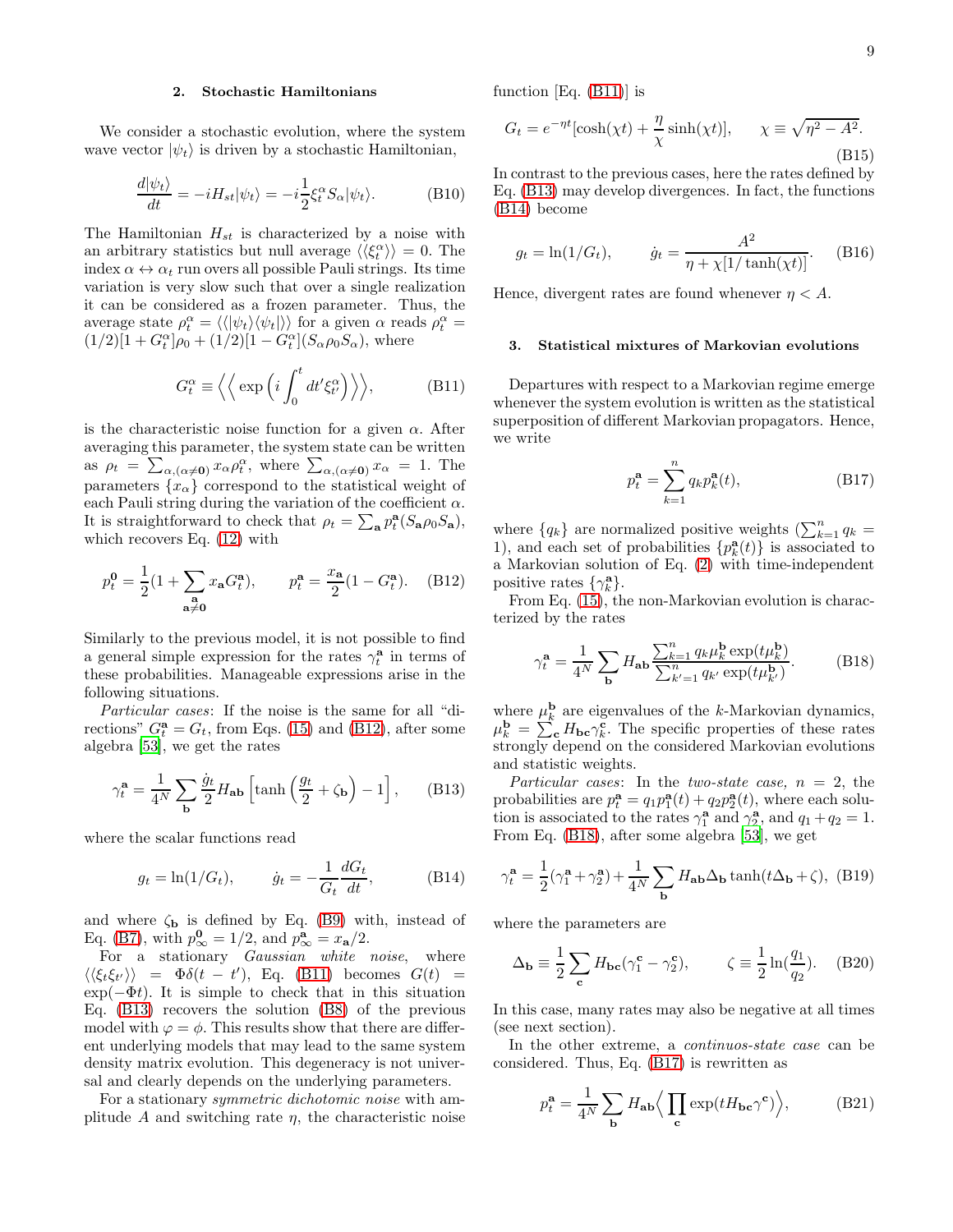where we used the explicit expression [\(13\)](#page-2-2) and the replacement  $\sum_{k=1}^{n} q_k \rightarrow \langle \cdots \rangle$ . The symbol  $\langle \cdots \rangle$  denotes an average over the set of random rates  $\{\gamma^{\mathbf{c}}\}$ , each "realization" defining a Markov solution. Assuming that all rates are independent random variables it follows that  $\langle \cdots \rangle \rightarrow \int_0^\infty d\gamma^c \cdots P(\gamma^c)$ , where  $P(\gamma^c)$  is the corresponding probability density. By assuming an exponential probability density  $P(\gamma^c) = \tau_c \exp(-\gamma^c \tau_c)$ , by using that  $\gamma^0 = -\sum_{c(c \neq 0)} \gamma^c$ , [see Eq. [\(7\)](#page-1-3)] we get

$$
p_t^{\mathbf{a}} = \frac{1}{4^N} \sum_{\mathbf{b}} H_{\mathbf{a}\mathbf{b}} \prod_{\mathbf{c}\neq \mathbf{0}} \frac{\tau_{\mathbf{c}}}{\tau_{\mathbf{c}} + (1 - H_{\mathbf{b}\mathbf{c}})t},
$$
(B22)

where we have used that  $H_{\text{b0}} = 1$ . From Eq. [\(15\)](#page-2-4), the corresponding rates associated to the non-Markovian evolution are

$$
\gamma_t^{\mathbf{a}} = -\frac{1}{4^N} \sum_{\mathbf{b}} H_{\mathbf{a}\mathbf{b}} \sum_{\substack{\mathbf{c} \\ \mathbf{c} \neq \mathbf{0}}} \frac{(1 - H_{\mathbf{b}\mathbf{c}})}{\tau_{\mathbf{c}} + (1 - H_{\mathbf{b}\mathbf{c}})t}.
$$
 (B23)

We notice that both  $\{p_t^{\mathbf{a}}\}$  and  $\{\gamma_t^{\mathbf{a}}\}$  develop a powerlaw behavior. In spite of this feature the rates are positive at all times,  $\gamma_t^{\mathbf{a}} > 0$  ( $\mathbf{a} \neq \mathbf{0}$ ). While most of the memory witnesses [\[5](#page-10-3), [6](#page-10-4)] associate this property to a Markovian regime, from operational approaches it is possible to detect and infer the presence of memory effects [\[47](#page-11-15), [48](#page-11-14)].

# Appendix C: Bipartite and tripartite eternal non-Markovian evolutions

Besides the previous examples, the developed approach allow us to show that master equations characterized by eternal non-Markovian effects are quite common for multipartite systems. As an example, we consider the statistical superposition of two different Markovian dynamics characterized by the rates  $\gamma_1^{\mathbf{a}}$  and  $\gamma_2^{\mathbf{a}}$  and equal weights  $[q_1 = q_2 \text{ in Eq. (B19)}].$  $[q_1 = q_2 \text{ in Eq. (B19)}].$  $[q_1 = q_2 \text{ in Eq. (B19)}].$  Taking  $\gamma_1^{\mathbf{a}} = \gamma(\delta_{\mathbf{a}, \mathbf{a}} - \delta_{\mathbf{a}, \mathbf{0}}),$  and  $\gamma_2^{\mathbf{a}} = \gamma (\delta_{\mathbf{a},\mathbf{b}} - \delta_{\mathbf{a},\mathbf{0}})$ , and using that  $(H_{\alpha\mathbf{a}} - H_{\alpha\mathbf{b}})/2 =$  $(\pm 1, 0)$ , and  $H_{\alpha}$   $H_{\alpha}$  =  $H_{\alpha}$  from Eq. [\(B19\)](#page-8-1) we recover the rates defined in Eq.  $(22)$ . When each (vectorial) rate involves different Pauli channels more complex expressions are obtained.

As a first example, take a *bipartite* system  $(N = 2)$ with

$$
\gamma_1^{\mathbf{a}} = \gamma(\delta_{\mathbf{a},10} + \delta_{\mathbf{a},01} - 2\delta_{\mathbf{a},00}), \quad (C1a)
$$

$$
\gamma_2^{\mathbf{a}} = \gamma(\delta_{\mathbf{a},20} + \delta_{\mathbf{a},02} - 2\delta_{\mathbf{a},00}). \tag{C1b}
$$

Thus, each dynamics is defined by a local (single) dephasing local mechanism acting alternatively in x- and y-directions. From Eq.  $(B19)$  we obtain

<span id="page-9-0"></span>
$$
\gamma_t^{\mathbf{a}_0} = \frac{1}{2}\gamma, \qquad \gamma_t^{\mathbf{a}_\pm} = \pm \frac{1}{4}\gamma \tanh(2\gamma t), \tag{C2}
$$

where  $\mathbf{a}_0$  and  $\mathbf{a}_{\pm}$  correspond to the following Pauli strings,  $\mathbf{a}_0 = (10)$ ,  $(01)$ ,  $(20)$ ,  $(02)$ , and  $\mathbf{a}_+ = (11)$ ,  $(22)$ , while  $\mathbf{a}_{-} = (30), (03), (12), (21)$ . Furthermore,

$$
\gamma_t^{33} = -\frac{\gamma}{4} [2 \tanh(\gamma t) - \tanh(2\gamma t)] = -2\gamma \frac{\sinh^4(\gamma t)}{\sinh(4\gamma t)},
$$

while  $\gamma_t^{\mathbf{a}} = 0$  if  $\mathbf{a} \neq (\mathbf{a}_0, \mathbf{a}_+, \mathbf{a}_-)$ . There are eleven nonnull rates out of the fifteen possible ones, five of them being negative at all times.

As a second example we consider a *tripartite* system  $(N=3)$ , where

$$
\begin{aligned}\n\gamma_1^{\mathbf{a}} &= \gamma(\delta_{\mathbf{a},110} + \delta_{\mathbf{a},101} + \delta_{\mathbf{a},011} - 3\delta_{\mathbf{a},000}), \quad \text{(C3a)}\\
\gamma_2^{\mathbf{a}} &= \gamma(\delta_{\mathbf{a},220} + \delta_{\mathbf{a},202} + \delta_{\mathbf{a},022} - 3\delta_{\mathbf{a},000}). \quad \text{(C3b)}\n\end{aligned}
$$

<span id="page-9-1"></span>Hence, each Markovian evolution correspond to dephasing in  $x$ - and  $y$ -directions but now considering all pairs of bipartite dephasing operators. From Eq. [\(B19\)](#page-8-1) we get

$$
\gamma_t^{\mathbf{a}_+} = \frac{1}{4}\gamma[2 + \tanh(2\gamma t)],\tag{C4a}
$$

$$
\gamma_t^{\mathbf{a}_-} = -\frac{1}{4} \gamma \tanh(2\gamma t),\tag{C4b}
$$

where  $a_{\pm}$  correspond to the following Pauli strings,  $a_{+} = (110), (101), (011), (220), (202), (022),$  while  $a_{-} = (330), (303), (033), (123), (132), (213), (231), (312),$ (321), and  $\gamma_t^{\mathbf{a}} = 0$  if  $\mathbf{a} \neq \mathbf{a}_+$ ,  $\mathbf{a}_-$ . In this case, out of sixtythree possible rates, fifteen are non-null, nine of them being negative at all times.

### Appendix D: CPF correlation calculus

For a system coupled to incoherent degrees of freedom [Eq. [\(18\)](#page-3-0)], the (bipartite) system-environment state  $\rho_t^{se} = \sum_{\mathbf{h}} \rho_t^{\mathbf{h}} | \mathbf{h}$ , from Eqs. [\(19\)](#page-3-2) and [\(33\)](#page-5-5), reads

$$
\rho_t^{se} = \sum_{\alpha} (S_{\alpha} \rho_0 S_{\alpha}) \mathbb{F}_{\alpha}(t) | q_0).
$$
 (D5)

This evolution defines the system-environment dynamics between measurements. The measurement of operator  $S_{\underline{\mathbf{m}}}$  [Eq. [\(31\)](#page-5-1)] leads to the transformation  $\rho^{se} = \sum_{\mathbf{h}} \rho^{\mathbf{h}}$  $\sum$  $|\mathbf{h}) \rightarrow |m\rangle \langle m||q_m)$ , where  $|q_m|$  =  $_{\mathbf{h}}$   $\langle m|\rho_t^{\mathbf{h}}|m\rangle/\text{Tr}[\langle m|\rho_t^{\mathbf{h}}|m\rangle]|\mathbf{h}$ . With these ingredients, the calculation of the joint probability can be performed in a standard way. We get,

<span id="page-9-2"></span>
$$
\frac{P(z,y,x)}{P(x)} = \sum_{\alpha,\beta} |\langle z|\sigma_{\alpha}|y\rangle|^2 |\langle y|S_{\beta}|x\rangle|^2 (1|\mathbb{F}_{\alpha}(\tau)\mathbb{F}_{\beta}(t)|q_0),
$$
\n(D6)

where  $P(x) = \langle x | \rho_0 | x \rangle$  and  $(1) \equiv \sum_{\mathbf{h}} \mathbf{h} |$ . This result is valid for arbitrary Hermitian system observables.

Using Bayes rule, the conditional probabilities that define the CPF correlation [Eq. [\(32\)](#page-5-0)] can be writ- $\sum_{z,x} P(z,y,x)$ . Furthermore,  $P(z|y) = \sum_{x} P(z,x|y)$ , ten as  $P(z, x|y) = P(z, y, x)/P(y)$ , where  $P(y) =$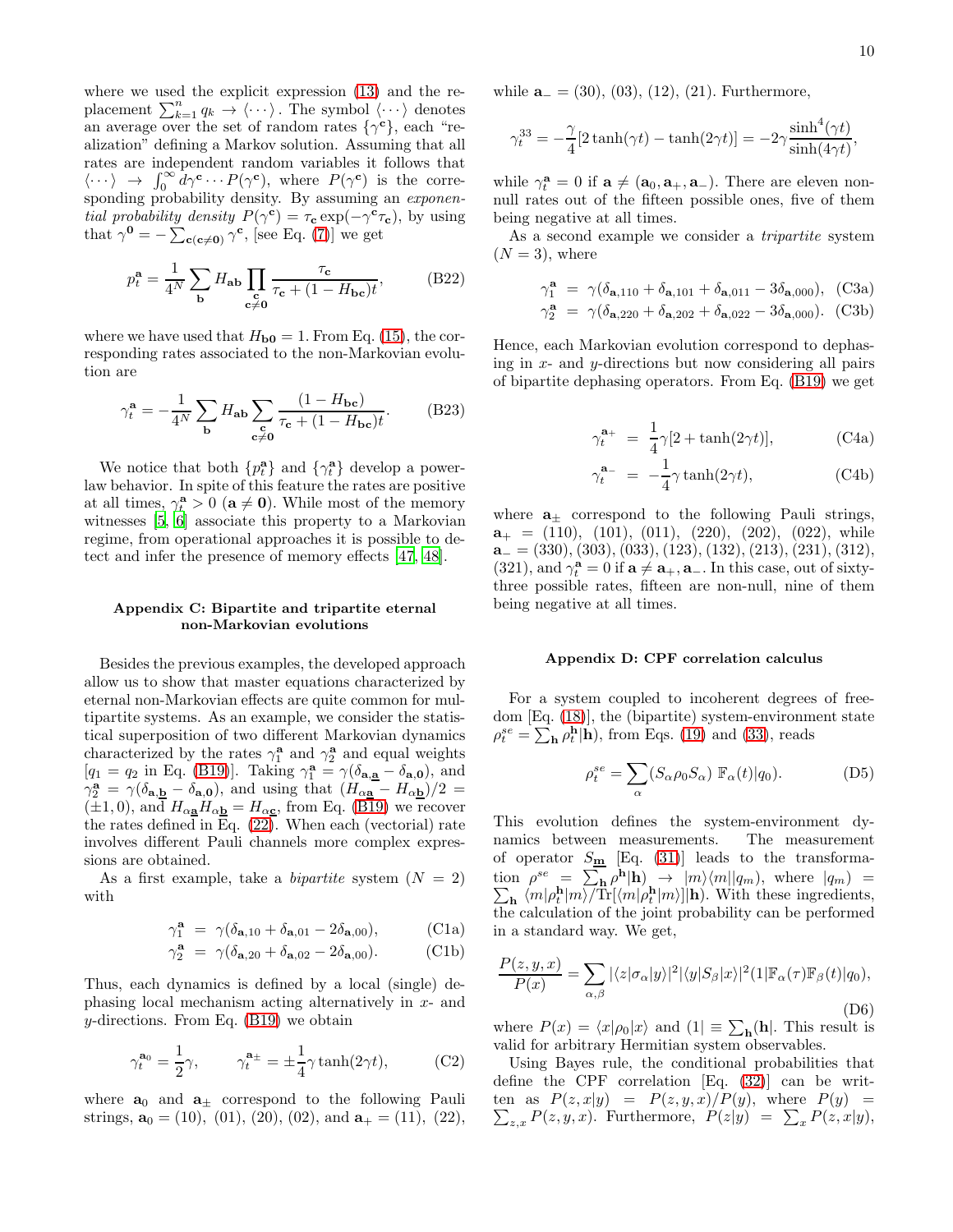and  $P(x|y) = \sum_{z} P(z, x|y)$ . From Eq. [\(D6\)](#page-9-2), and using

$$
\sum_{z} z|\langle z|S_{\alpha}|y\rangle|^{2} = \langle y|S_{\alpha}S_{\mathbf{Z}}S_{\alpha}|y\rangle, \qquad (D7a)
$$

$$
\sum_{x} x|\langle y|S_{\beta}|x\rangle|^{2} P(x) = \langle y|S_{\beta}S_{\mathbf{x}}\rho_{\mathbf{x}}S_{\beta}|y\rangle, (D7b)
$$

$$
\sum_{x} |\langle y|S_{\beta}|x\rangle|^{2} P(x) = \langle y|S_{\beta}\rho_{\mathbf{\underline{x}}}S_{\beta}|y\rangle, \qquad (D7c)
$$

where the system state  $\rho_{\mathbf{x}}$  is

$$
\rho_{\underline{x}} \equiv \sum_{x} P(x) |x\rangle\langle x| = \sum_{x} \langle x|\rho_0|x\rangle |x\rangle\langle x|, \quad (D8)
$$

the CPF correlation can be written as

<span id="page-10-13"></span>
$$
C_{pf}(t,\tau)|_y = \frac{1}{P(y)^2} \sum_{\alpha,\beta,\gamma} \Theta^{\alpha\beta\gamma}|_y \Lambda_{\alpha\beta\gamma}(t,\tau). \tag{D9}
$$

The coefficients  $\Theta^{\alpha\beta\gamma}|_y$  are

$$
\Theta^{\alpha\beta\gamma}|_{y} = \langle y|S_{\alpha}S_{\mathbf{Z}}S_{\alpha}|y\rangle\langle y|S_{\beta}S_{\mathbf{X}}\rho_{\mathbf{X}}S_{\beta}|y\rangle\langle y|\sigma_{\gamma}\rho_{\mathbf{X}}S_{\gamma}|y\rangle,
$$

while the time-dependence follows from

$$
\Lambda_{\alpha\beta\gamma}(t,\tau) = + (1|\mathbb{F}_{\alpha}(\tau)\mathbb{F}_{\beta}(t)|q_0)(1|\mathbb{F}_{\gamma}(t)|q_0) - (1|\mathbb{F}_{\alpha}(\tau)\mathbb{F}_{\gamma}(t)|q_0)(1|\mathbb{F}_{\beta}(t)|q_0),
$$

where  $|q_t\rangle = \sum_{\alpha} \mathbb{F}_{\alpha}(t)|q_0\rangle$ , and the probability  $P(y)$  is

$$
P(y) = \sum_{\alpha} (1|\mathbb{F}_{\alpha}(t)|q_0) \langle y|S_{\alpha}\rho_{\mathbf{\underline{x}}}S_{\alpha}|y\rangle.
$$
 (D10)

The expression [\(D9\)](#page-10-13) is valid for arbitrary observables  $\sigma_{\bf m}$  [Eq. [\(31\)](#page-5-1)]. In general, they can be written as linear combinations of Pauli strings  $S_{a}$ . Assuming, for simplicity, that each  $S_{\underline{\mathbf{m}}}$  correspond to a unique Pauli string operator, from Eq. [\(5\)](#page-1-1) it follows the relations

$$
\langle y|S_{\alpha}S_{\mathbf{Z}}\sigma_{\alpha}|y\rangle = H_{\alpha}\mathbf{y}\delta_{\mathbf{Z},\mathbf{y}}a_{y},\tag{D11a}
$$

$$
\langle y|S_{\beta}S_{\mathbf{\underline{x}}}\rho_{\mathbf{\underline{x}}}S_{\beta}|y\rangle = \frac{1}{2^{N}}(H_{\beta\mathbf{\underline{y}}}\delta_{\mathbf{\underline{y}},\mathbf{\underline{x}}}a_{y} + \langle x\rangle), \text{ (D11b)}
$$

$$
\langle y|S_{\gamma}\rho_{\underline{\mathbf{x}}}\sigma_{\gamma}|y\rangle = \frac{1}{2^{N}}(1 + H_{\gamma\underline{\mathbf{y}}}\delta_{\underline{\mathbf{y}},\underline{\mathbf{x}}}a_{y}\langle x\rangle), \text{(D11c)}
$$

where  $\langle x \rangle \equiv \text{Tr}[S_{\bf \underline{x}}\rho_{\bf \underline{x}}].$  By introducing these equalities in Eq. [\(D9\)](#page-10-13), after some algebra we get Eq. [\(34\)](#page-5-2). Generalization to arbitrary observables can be worked out in a similar way from Eq. [\(D9\)](#page-10-13).

- <span id="page-10-9"></span>[12] A. A. Budini, Quantum systems subject to the action of classical stochastic fields, Phys. Rev. A 64, 052110 (2001); J. I. Costa-Filho, R. B. B. Lima, R. R. Paiva, P. M. Soares, W. A. M. Morgado, R. Lo Franco, and D. O. Soares-Pinto, Enabling quantum non-Markovian dynamics by injection of classical colored noise, Phys. Rev. A 95, 052126 (2017); Cialdi, C. Benedetti , D. Tamascelli, S. Olivares, M. G. A. Paris, and B. Vacchini, Experimental investigation of the effect of classical noise on quantum non-Markovian dynamics, Phys. Rev. A 100, 052104 (2019); A. Kiely, Exact classical noise master equations: Applications and connections, Euro Phys. Lett. 134, 10001 (2021).
- <span id="page-10-10"></span>[13] A. Shabani and D. A. Lidar, Completely positive post-Markovian master equation via a measurement approach, Phys. Rev. A 71, 020101(R) (2005); C. Sutherland, T. A. Brun, and D. A. Lidar, Non-Markovianity of the post-Markovian master equation, Phys. Rev. A 98, 042119 (2018).
- [14] S. Maniscalco and F. Petruccione, Non-Markovian dynamics of a qubit, Phys. Rev. A 73, 012111 (2006).
- [15] J. Salo, S. M. Barnett, and S. Stenholm, Non-Markovian thermalization of a two-level system, Op. Comm. 259, 772 (2006).
- <span id="page-10-11"></span>[16] D. Chruściński and A. Kossakowski, Sufficient conditions for a memory-kernel master equation, Phys. Rev. A 94, 020103(R) (2016).
- <span id="page-10-12"></span>[17] A. A. Budini, Lindblad rate equations, Phys. Rev. A 74, 053815 (2006).
- [18] A. A. Budini, Post-Markovian quantum master equations
- <span id="page-10-0"></span>[1] R. Alicki and K. Lendi, Quantum Dynamical Semigroups and Applications, Lecture Notes in Physics 286 (Springer, Berlin, 1987).
- <span id="page-10-1"></span>[2] H. P. Breuer and F. Petruccione, The theory of open quantum systems, (Oxford University Press, 2002).
- <span id="page-10-7"></span>[3] I. de Vega and D. Alonso, Dynamics of non-Markovian open quantum systems, Rev. Mod. Phys. 89, 015001 (2017).
- <span id="page-10-2"></span>[4] L. Li, M. J. W. Hall, and H. M. Wiseman, Concepts of quantum non-Markovianity: A hierarchy, Phys. Rep. 759, 1 (2018).
- <span id="page-10-3"></span>[5] H. P. Breuer, E. M. Laine, J. Piilo, and V. Vacchini, Colloquium: Non-Markovian dynamics in open quantum systems, Rev. Mod. Phys. 88, 021002 (2016).
- <span id="page-10-4"></span>[6] A. Rivas, S. F. Huelga, and M. B. Plenio, Quantum non-Markovianity: characterization, quantification and detection, Rep. Prog. Phys. 77, 094001 (2014).
- <span id="page-10-5"></span>[7] J. Wilkie, Positivity preserving non-Markovian master equations, Phys. Rev. E 62, 8808 (2000).
- [8] S. M. Barnett and S. Stenholm, Hazards of reservoir memory, Phys. Rev. A **64**, 033808 (2001).
- [9] A. A. Budini, Stochastic representation of a class of non-Markovian completely positive evolutions, Phys. Rev. A 69, 042107 (2004).
- <span id="page-10-6"></span>[10] S. Daffer, K. Wodkiewicz, J.D. Cresser, and J.K. McIver, Depolarizing channel as a completely positive map with memory, Phys. Rev. A **70**, 010304(R) (2004).
- <span id="page-10-8"></span>[11] D. Chruściński and A. Kossakowski, Non-Markovian Quantum Dynamics: Local versus Nonlocal, Phys. Rev. Lett. **104**, 070406 (2010).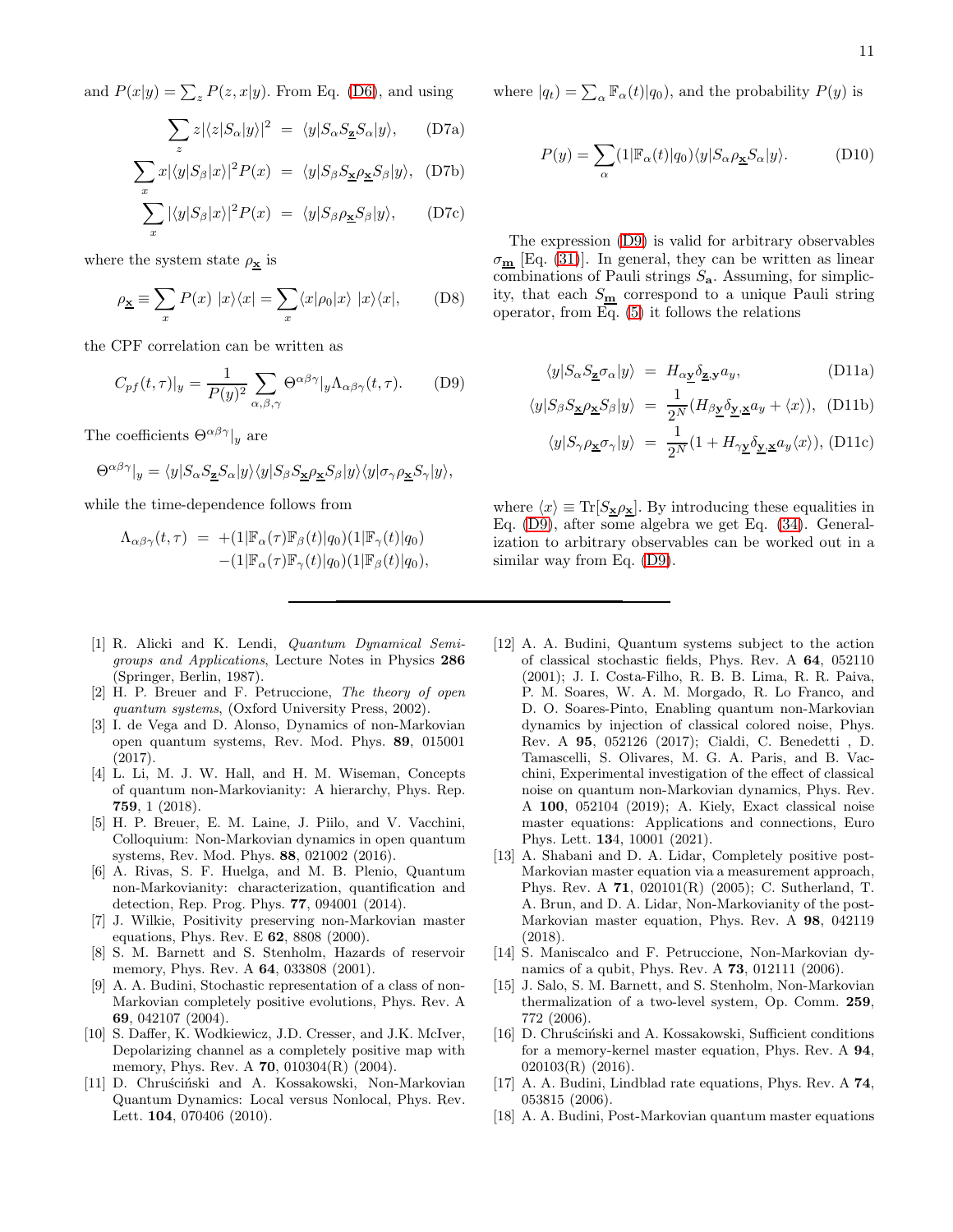from classical environment fluctuations, Phys. Rev. E 89, 012147 (2014).

- [19] B. Vacchini, Non-Markovian dynamics for bipartite systems, Phys. Rev. A 78, 022112 (2008).
- <span id="page-11-11"></span>[20] N. Megier, D. Chruściński, J. Piilo, and W. T. Strunz, Eternal non-Markovianity: from random unitary to Markov chain realisations, Sci. Rep. 7, 6379 (2017).
- <span id="page-11-12"></span>[21] A. A. Budini, Maximally non-Markovian quantum dynamics without environment-to-system backflow of information, Phys. Rev. A 97, 052133 (2018).
- <span id="page-11-0"></span>[22] B. Donvil, P. Muratore-Ginanneschi, and J. P. Pekola, Hybrid master equation for calorimetric measurements, Phys. Rev. A 99, 042127 (2019).
- <span id="page-11-1"></span>[23] H. P. Breuer, B. Kappler, and F. Petruccione, Stochastic wave-function method for non-Markovian quantum master equations, Phys. Rev. A 59, 1633 (1999); H. P. Breuer, Genuine quantum trajectories for non-Markovian processes, Phys. Rev. A 70, 012106 (2004).
- <span id="page-11-2"></span>[24] M. R. Hush, I. Lesanovsky, and J. P. Garrahan, Generic map from non-Lindblad to Lindblad master equations, Phys. Rev. A 91, 032113 (2015).
- <span id="page-11-3"></span>[25] A. A. Budini, Embedding non-Markovian quantum collisional models into bipartite Markovian dynamics, Phys. Rev. A 88, 032115 (2013); A. A. Budini and P. Grigolini, Non-Markovian nonstationary completely positive openquantum-system dynamics, Phys. Rev. A 80, 022103 (2009).
- [26] B. Vacchini, Non-Markovian master equations from piecewise dynamics, Phys. Rev. A  $87$ ,  $030101(R)$  (2013).
- [27] V. Giovannetti and G. M. Palma, Master Equations for Correlated Quantum Channels, Phys. Rev. Lett. 108, 040401 (2012).
- [28] N. K. Bernardes, A. R. R. Carvalho, C. H. Monken, and M. F. Santos, Environmental correlations and Markovian to non-Markovian transitions in collisional models, Phys. Rev. A 90, 032111 (2014).
- [29] F. Ciccarello, G. M. Palma, and V. Giovannetti, Collision-model-based approach to non-Markovian quantum dynamics, Phys. Rev. A 87, 040103(R) (2013); S. Lorenzo, F. Ciccarello, and G. M. Palma, Class of exact memory-kernel master equations, Phys. Rev. A 93, 052111 (2016); S. Lorenzo, F. Ciccarello, and G. M. Palma, Composite quantum collision models, Phys. Rev. A 96, 032107 (2017).
- [30] S. Kretschmer, K. Luoma, and W. T. Strunz, Collision model for non-Markovian quantum dynamics, Phys. Rev. A 94, 012106 (2016).
- [31] B. Cakmak, M. Pezzutto, M. Paternostro, and O. E. Müstecaplioglu, Non-Markovianity, coherence, and system-environment correlations in a long-range collision model, Phys. Rev. A 96, 022109 (2017).
- <span id="page-11-4"></span>[32] R. Ramirez Camasca and G. T. Landi, Memory kernel and divisibility of Gaussian collisional models, Phys. Rev. A 103, 022202 (2021).
- <span id="page-11-5"></span>[33] H. P. Breuer and B. Vacchini, Quantum Semi-Markov Processes, Phys. Rev. Lett. 101, 140402 (2008); H. P. Breuer and B. Vacchini, Structure of completely positive quantum master equations with memory kernel, Phys. Rev. E 79, 041147 (2009); B. Vacchini, Generalized Master Equations Leading to Completely Positive Dynamics, Phys. Rev. Lett. 117, 230401 (2016).
- <span id="page-11-6"></span>[34] D. Chruściński and A. Kossakowski, Generalized semi-Markov quantum evolution, Phys. Rev. A 95, 042131

(2017); D. Chruściński and A. Kossakowski, From Markovian semigroup to non-Markovian quantum evolution, Euro Phys. Lett. 97, 20005 (2012).

- <span id="page-11-7"></span>[35] D. Chruściński and F. A. Wudarski, Non-Markovian random unitary qubit dynamics, Phys. Lett. A 377, 1425 (2013); D. Chruściński and F. A. Wudarski, Non-Markovianity degree for random unitary evolution, Phys. Rev. A 91, 012104 (2015).
- <span id="page-11-8"></span>[36] F. A. Wudarski, P. Nalezyty, G. Sarbicki, and D. Chruściński, Admissible memory kernels for random unitary qubit evolution, Phys. Rev. A 91, 042105 (2015); F. A. Wudarski and D. Chruściński, Markovian semigroup from non-Markovian evolutions, Phys. Rev. A 93, 042120 (2016); D. Chruściński and K. Siudzińska, Generalized Pauli channels and a class of non-Markovian quantum evolution, Phys. Rev. A  $94$ , 022118 (2016); K. Siudzińska and D. Chruściński, Memory kernel approach to generalized Pauli channels: Markovian, semi-Markov, and beyond, Phys. Rev. A 96, 022129 (2017); K. Siudzińska, Markovian semigroup from mixing noninvertible dynamical maps, Phys. Rev. A 103, 022605 (2021).
- <span id="page-11-9"></span>[37] E. Ferraro, M. Scala, R. Migliore, and A. Napoli, Non-Markovian dissipative dynamics of two coupled qubits in independent reservoirs: Comparison between exact solutions and master-equation approaches, Phys. Rev. A 80, 042112 (2009).
- [38] B. Vacchini and H. P. Breuer, Exact master equations for the non-Markovian decay of a qubit, Phys. Rev. A 81, 042103 (2010).
- [39] D. Maldonado-Mundo, P. Öhberg, B. W. Lovett, and E. Andersson, Investigating the generality of time-local master equations, Phys. Rev. A 86, 042107 (2012).
- [40] J. Lankinen, H. Lyyra, B. Sokolov, J. Teittinen, B. Ziaei, and S. Maniscalco, Complete positivity, finitetemperature effects, and additivity of noise for time-local qubit dynamics, Phys. Rev. A 93, 052103 (2016).
- [41] L. Ferialdi, Exact non-Markovian master equation for the spin-boson and Jaynes-Cummings models, Phys. Rev. A 95, 020101(R) (2017).
- [42] H. Z. Shen, D. X. Li, Shi-Lei Su, Y. H. Zhou, and X. X. Yi, Exact non-Markovian dynamics of qubits coupled to two interacting environments, Phys. Rev. A 96, 033805 (2017).
- [43] D. Tamascelli, A. Smirne, S. F. Huelga, and M. B. Plenio, Nonperturbative Treatment of non-Markovian Dynamics of Open Quantum Systems, Phys. Rev. Lett. 120, 030402 (2018).
- [44] N. Megier, A. Smirne, and B. Vacchini, The interplay between local and non-local master equations: exact and approximated dynamics, New J. Phys. 22, 083011 (2020).
- <span id="page-11-10"></span>[45] D. Burgarth, P. Facchi, M. Ligabò, and D. Lonigro, Hidden non-Markovianity in open quantum systems, Phys. Rev. A 103, 012203 (2021).
- <span id="page-11-13"></span>[46] F. A. Pollock, C. Rodríguez-Rosario, T. Frauenheim, M. Paternostro, and K. Modi, Operational Markov Condition for Quantum Processes, Phys. Rev. Lett. 120, 040405 (2018).
- <span id="page-11-15"></span>[47] A. A. Budini, Quantum Non-Markovian Processes Break Conditional Past-Future Independence, Phys. Rev. Lett. 121, 240401 (2018); A. A. Budini, Conditional pastfuture correlation induced by non-Markovian dephasing reservoirs, Phys. Rev. A 99, 052125 (2019).
- <span id="page-11-14"></span>[48] A. A. Budini, Detection of bidirectional system-